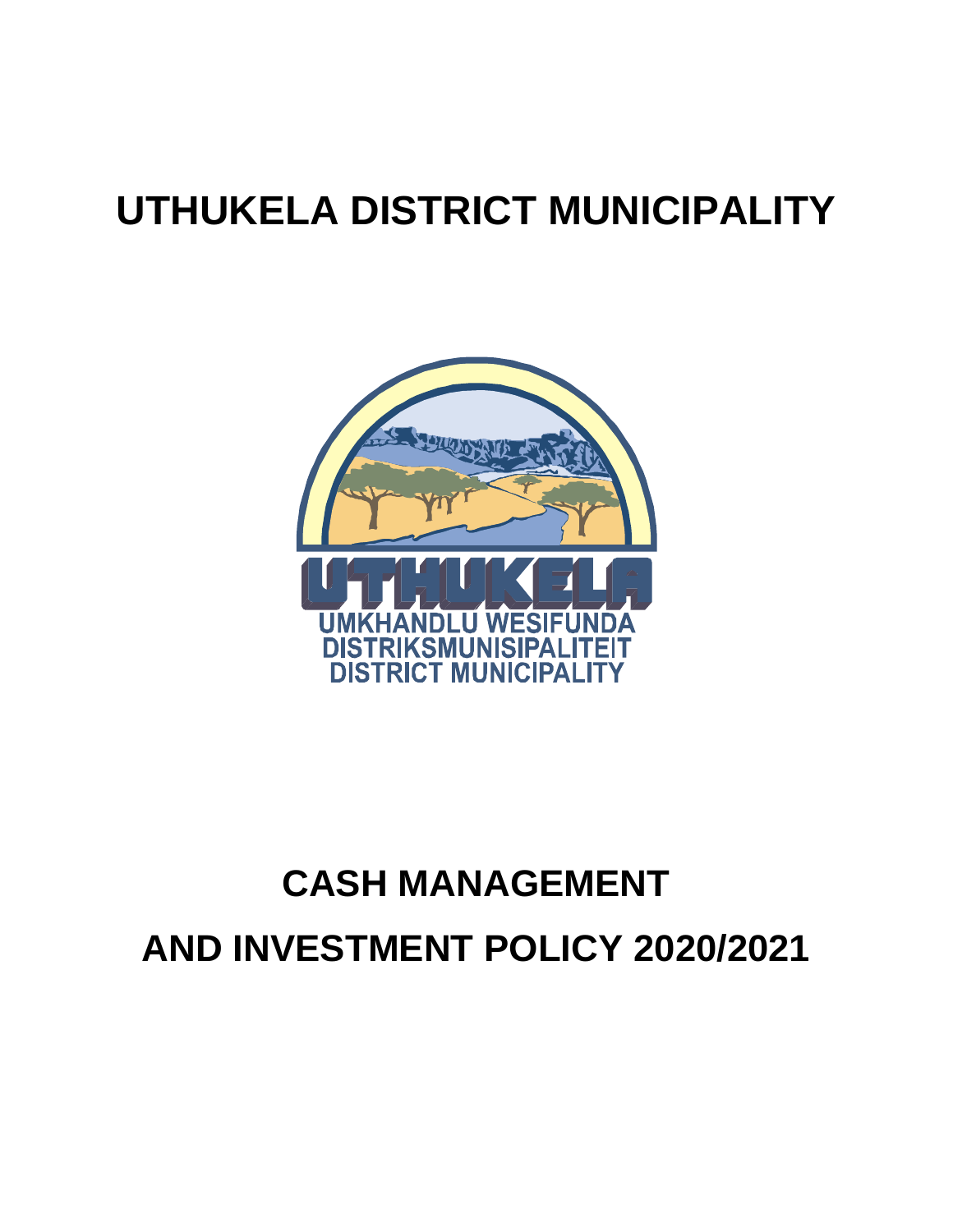# **INDEX**

|                |                                                             | Page No. |
|----------------|-------------------------------------------------------------|----------|
| $\mathbf{1}$ . | <b>Definitions</b>                                          | 3        |
| 2.             | Legal compliance                                            | 6        |
| 3.             | Objective of investment policy                              | 6        |
| 4.             | Effective cash management                                   | 6        |
| 5.             | Investment ethics                                           | 8        |
| 6.             | Investment principles                                       | 9        |
| 7.             | General investment practice                                 | 11       |
| 8.             | Investment procedure                                        | 11       |
| 9.             | Control over investments                                    | 13       |
|                | 10. Other external investments                              | 13       |
|                | 11. Banking arrangements                                    | 14       |
|                | 12. Raising of debt                                         | 15       |
|                | 13. Investments for the redemption of long-term liabilities | 15       |
|                | 14. Interest on investments                                 | 15       |
|                | 15. Compliance and Enforcement                              | 16       |
|                | 16. Effective Date                                          | 16       |
|                | 17. Policy Adoption                                         | 16       |

| ANNEXURE I: PARAPHRASE OF REQUIREMENTS OF MUNICIPAL FINANCE |     |  |
|-------------------------------------------------------------|-----|--|
| MANAGEMENT ACT NO. 56 OF 2003                               | -17 |  |
| ANNEXURE II: CODE OF PRACTICE                               | 25  |  |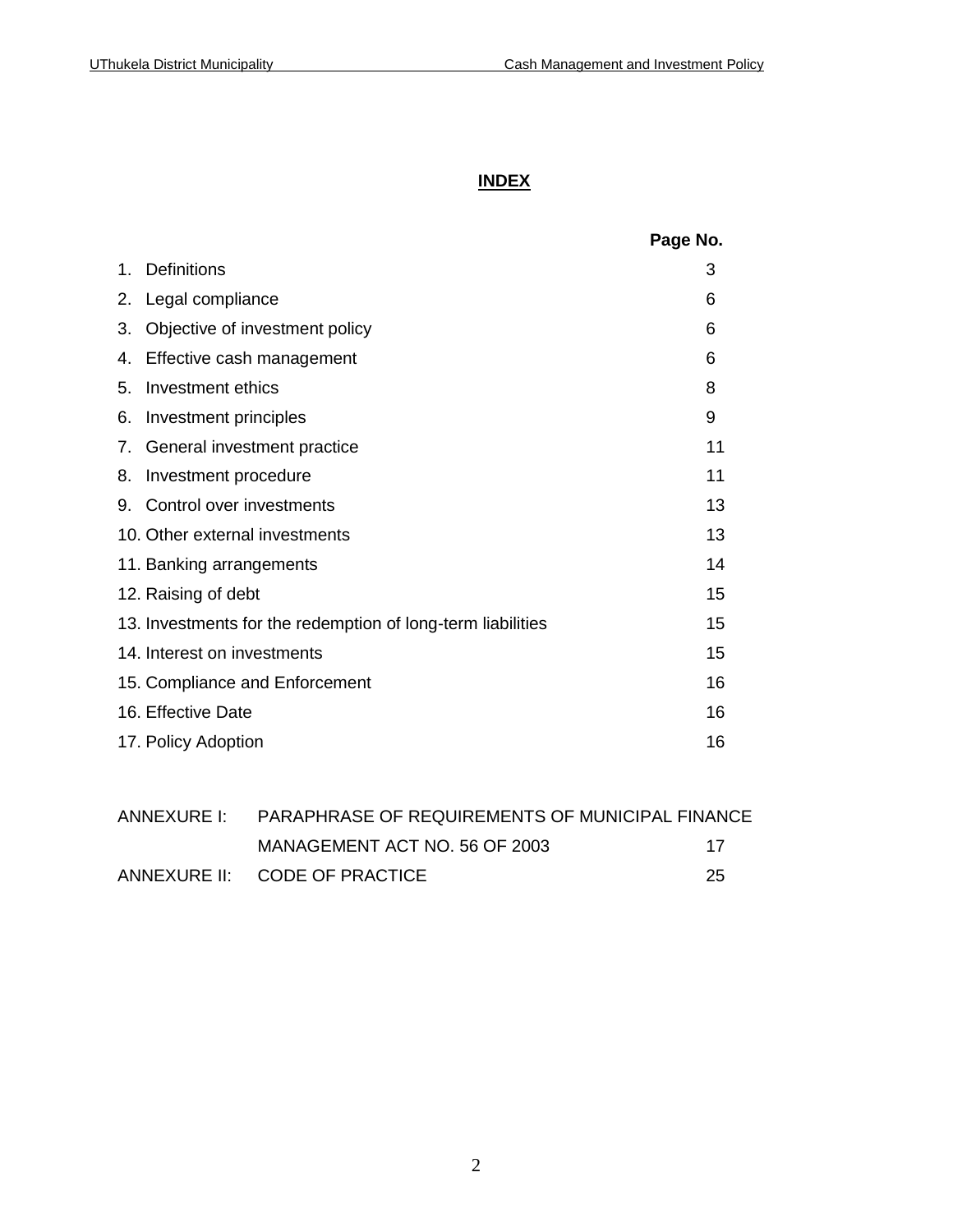# **1. DEFINITIONS**

In this policy, unless the context indicates otherwise, a word or expression, to which a meaning has been assigned in the Municipal Finance Management Act (MFMA) No. 56 of 2003, has the same meaning:

- **''accounting officer''** the municipal manager of a municipality for the purposes of this policy in relation to a municipality, and includes a person acting as the accounting officer.
- **''Auditor-General''** means the person appointed as Auditor-General in terms of section 193 of the Constitution, and includes a person as acting as Auditor-General, designated by the Auditor-General to exercise a power or perform a duty of the Auditor-General.
- **''chief financial officer''** means a person designated in terms of section 80(2) (a) of the MFMA.
- **''creditor''** in relation to a municipality, means a person to whom money is owing by the municipality.
- **''debt''** means a monetary liability or obligation created by a financing agreement, bond or overdraft, or by the issuance of municipal debt instruments; or a contingent liability such as that created by guaranteeing a monetary liability.
- **''debt agreement''** includes any loan agreement under which a municipality undertakes to repay a long-term debt over a period of time.

**''financial year''** means a year ending on 30 June.

**''investment''** in relation to funds of a municipality, means

a) the placing on deposit of funds of a municipality with a financial institution,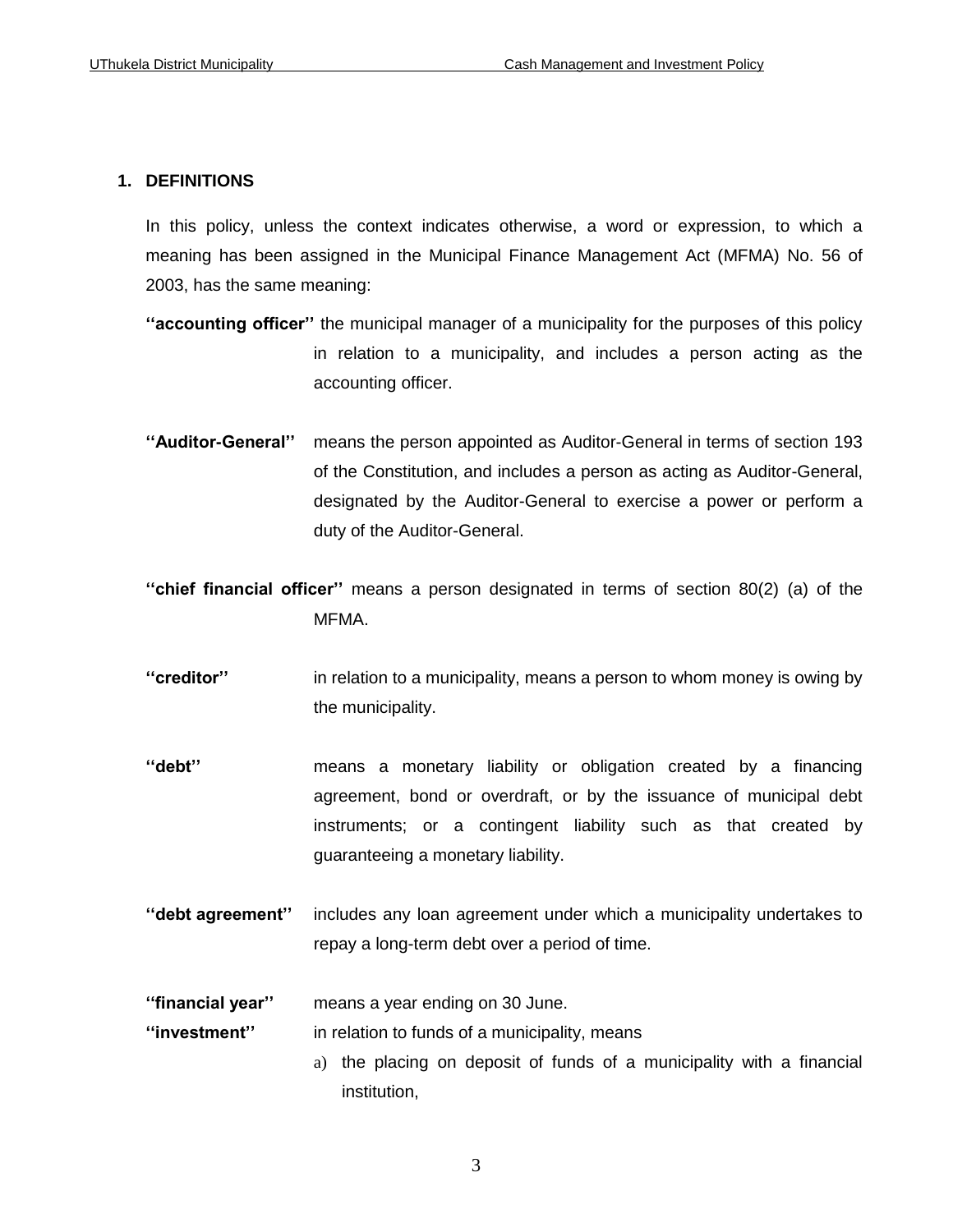- b) the acquisition of assets with funds of a municipality not immediately required, with the primary aim of preserving those funds.
- **''lender''** in relation to a municipality, means a person who provides debt finance to a municipality;
- **''long-term debt''** means debt repayable over a period exceeding one year;
- **"***long-term investments"* means any cash or liquid securities owned by the Municipality which have a maturity date, and/or callable date reasonably expected to be exercised, that is greater than one year;
- **''month''** means one of the 12 months of a calendar year;
- **''municipal council''** means the council of a municipality referred to in section 18 of the Municipal Structures Act;
- **''municipal entity''** has the meaning assigned to it in section 1 of the Municipal Systems Act;
- **''municipal manager''** means a person appointed as the accounting officer of the municipality;
- **''primary bank account''** means the main bank account referred to in section 8(1) of the MFMA;
- **"municipality**" means Uthukela District Municipality
- **''short-term debt''** means debt repayable over a period not exceeding one year;
- *"short-term investments***"** Any cash or liquid securities owned by the municipality which is having a maturity date, and/or Callable date reasonably expected to be exercised, that is equal to or less than one year.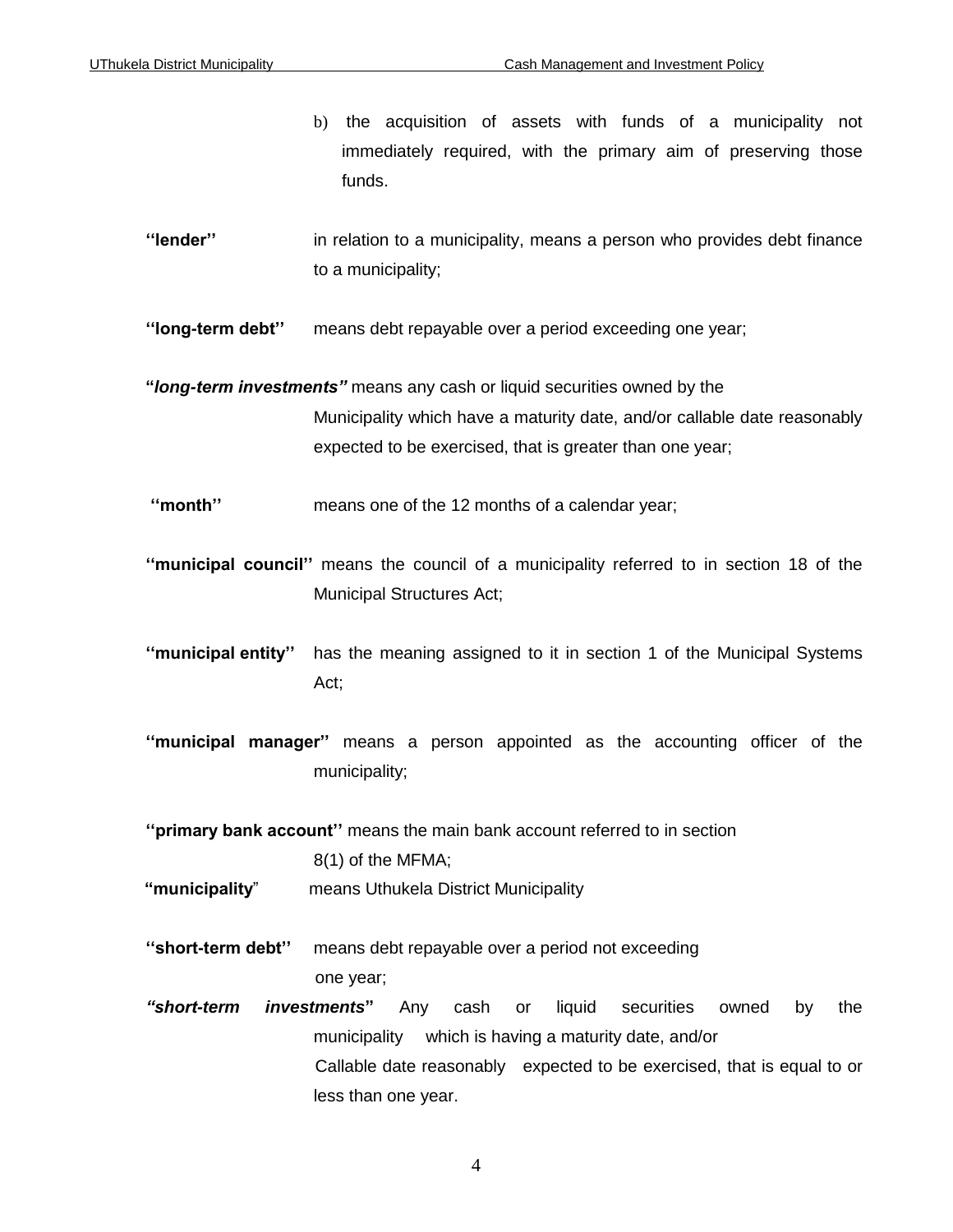# **2. LEGAL COMPLIANCE**

- 2.1. Uthukela District Municipality shall at all times manage its banking arrangements and investments and conduct its cash management policy in compliance with the provisions of and any further prescriptions made by the Minister of Finance in terms of the Municipal Finance Management Act No. 56 of 2003.
- 2.2. A summary of the provisions of this Act is attached as Annexure I to this policy.

# **3. OBJECTIVE OF INVESTMENT POLICY**

- 3.1 The Council of the Municipality is the trustee of the public revenues, which it collects, and it therefore has an obligation to the community to ensure that the Municipality's cash resources are managed effectively and efficiently.
- 3.2 The Council therefore has a responsibility to invest these public revenues knowledgeably and judiciously, and must be able to account fully to the community in regard to such investments.
- 3.3 The investment policy of the Municipality is therefore aimed at gaining the optimal return on investments, without incurring undue risks, during those periods when cash revenues are not needed for capital or operational purposes. The effectiveness of the investment policy is dependent on the accuracy of the Municipality's cash management programme, which must identify the amounts surplus to the Municipality's needs, as well as the time when and period for which such revenues are surplus.

## **4. EFFECTIVE CASH MANAGEMENT**

## 4.1 Cash Collection

- 4.1.1 All monies due to the Municipality must be collected as soon as possible, either on or immediately after due date, and banked on a daily basis.
- 4.1.2 The respective responsibilities of the Chief Financial Officer and other heads of departments in this regard is defined in a code of financial practice approved by the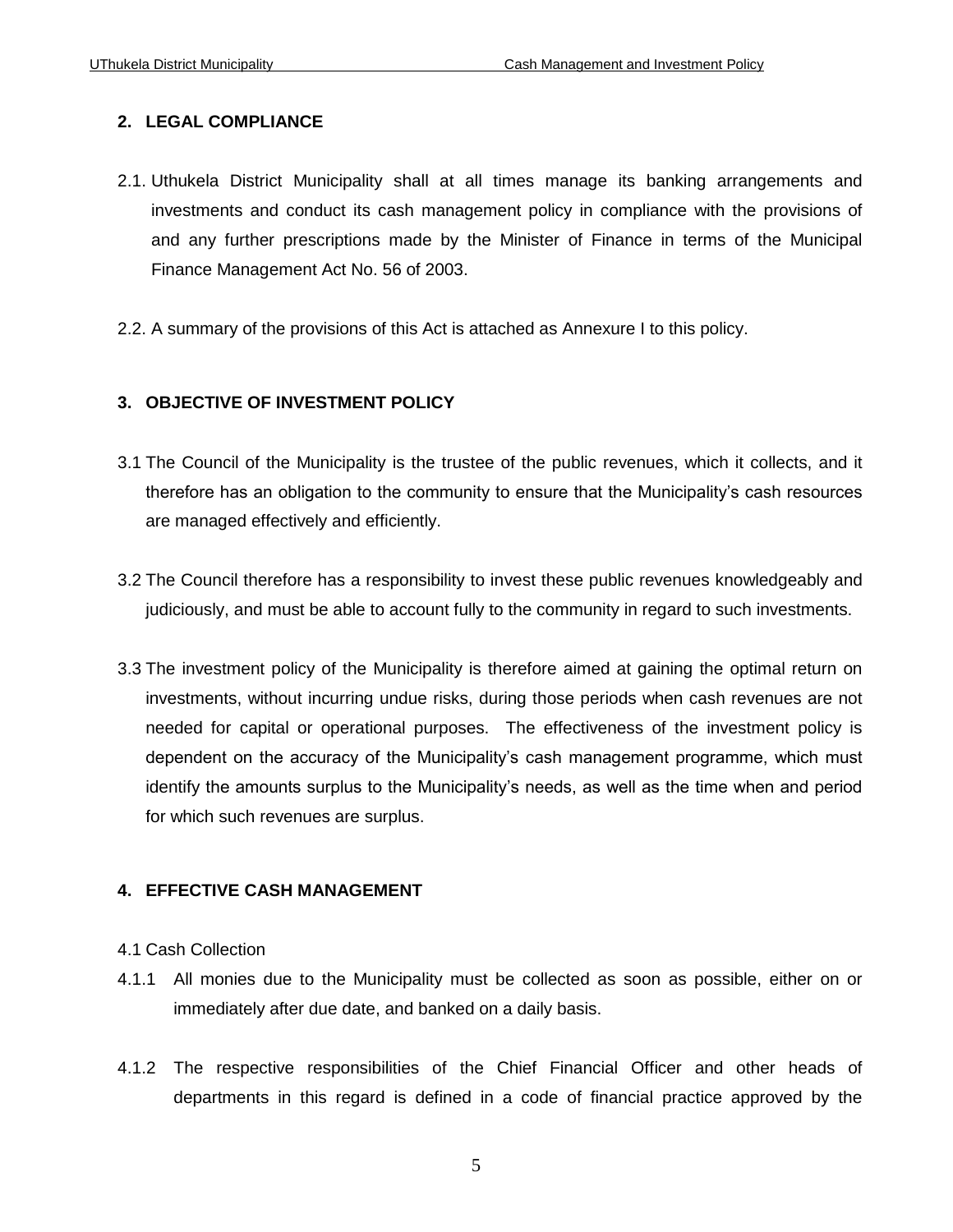Municipal Manager and the Chief Financial Officer, and this code of practice is attached as Annexure II to this policy.

4.1.3 The support of and commitment to the Municipality's credit control policy, both by the Council and the Municipality's officials, is an integral part of proper cash collections, and by approving the present policy the Council pledges itself to such support and commitment.

# 4.2 Payments to Creditors

- 4.2.1 The Chief Financial Officer shall ensure that all tenders and quotations invited by and contracts entered into by the Municipality stipulate payment terms favourable to the Municipality unless where there are financial incentives for the Municipality to effect earlier payment, and any such departure shall be approved by the Chief Financial Officer before any payment is made.
- 4.2.2 Where approved by the Chief Financial Officer, payments to small, micro and medium enterprises, may be effected at the conclusion of the month during which the service is rendered or within fifteen days of the date of such service being rendered, whichever is the later.
- 4.2.3 Wherever possible, payments shall be effected by means of electronic transfers rather than by cheques.
- 4.2.4 Special payments to creditors shall only be made with the express approval of the Chief Financial Officer, who shall be satisfied that there are compelling reasons for making such payments prior to the normal month end processing.

## 4.3 Management of Inventory

- 4.3.1 The Chief Financial Officer shall ensure that such department's inventory levels do not exceed normal operational requirements in the case of items which are not readily available from suppliers, and emergency requirements in the case of items which are readily available from suppliers.
- 4.3.2 The Store Manager shall periodically review the levels of inventory held, and shall ensure that any surplus items be made available to the Chief Financial Officer for sale at a public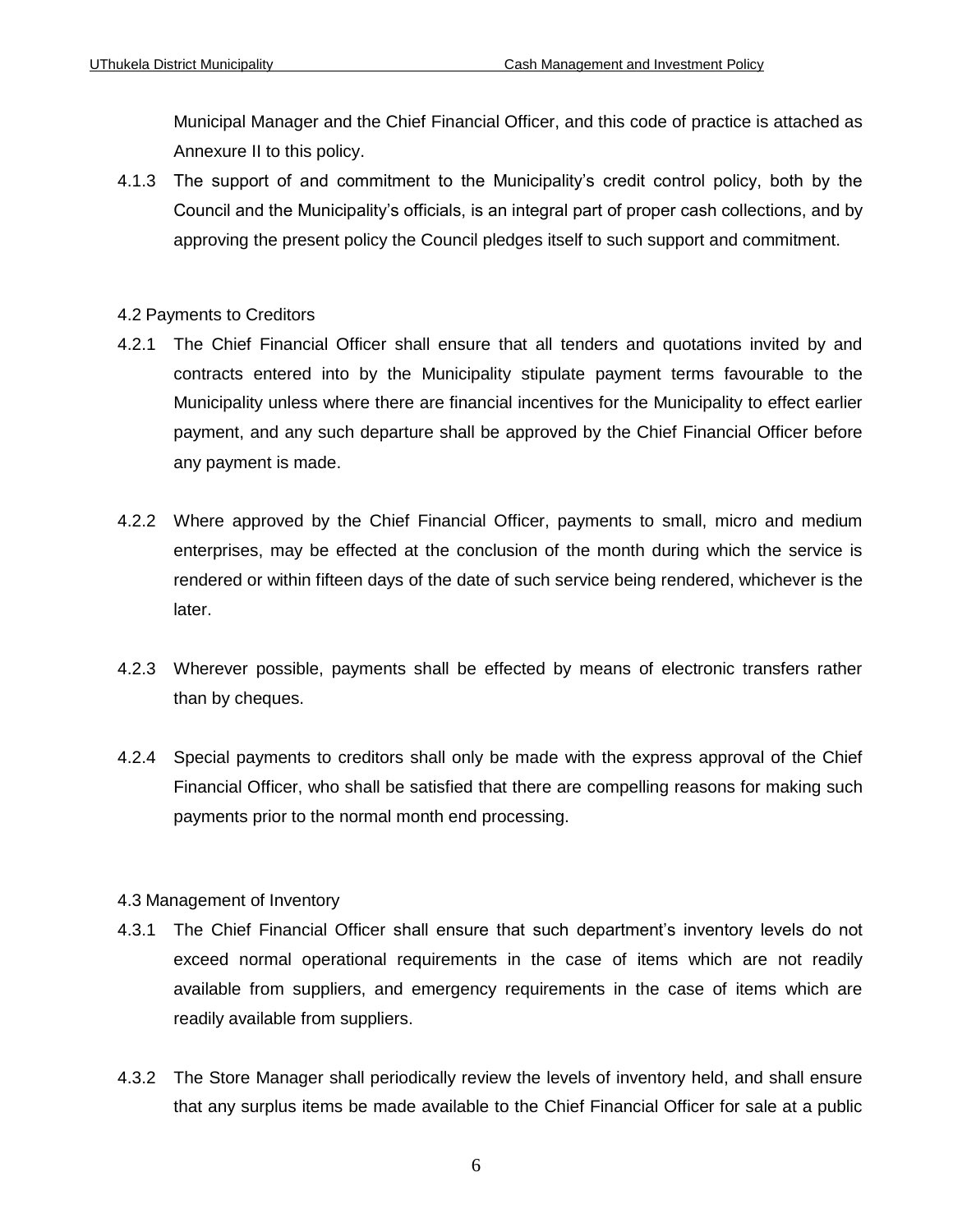auction or by other means of disposal, as provided for in the Municipality's supply chain management policy.

- 4.4 Cash Management Programme
- 4.4.1 The Chief Financial Officer shall prepare an annual estimate of the Municipality's cash flows divided into calendar months, and shall update this estimate on a weekly basis. The estimate shall indicate when and for what periods and amounts surplus revenues may be invested, when and for what amounts investments will have to be liquidated, and when – if applicable – either long-term or short-term debt must be incurred. Heads of departments shall in this regard furnish the Chief Financial Officer with all such information as is required, timeously and in the format indicated.
- 4.4.2 The Chief Financial Officer shall report to the Executive Committee on a monthly basis and to every ordinary council meeting the cash flow estimate or revised estimate for such month or reporting period respectively, together with the actual cash flows for the month or period concerned, and cumulatively to date, as well as the estimates or revised estimates of the cash flows for the remaining months of the financial year, aggregated into quarters where appropriate.
- 4.4.3 The cash flow estimates shall be divided into calendar months, and in reporting the Chief Financial Officer shall provide comments or explanations in regard to any significant cash flow deviation in any calendar month forming part of such report. Such report shall also indicate any movements in respect of the Municipality's investments, together with appropriate details of the investments concerned.

# **5. INVESTMENT ETHICS**

- 5.1 The Chief Financial Officer shall be responsible for investing the surplus revenues of the Municipality, and shall manage such investments in consultation with the Chairperson of the Executive Committee and in compliance with any policy directives formulated by the Council and prescriptions made by the Minister of Finance.
- 5.2 In making such investments the Chief Financial Officer, shall at all times have only the best considerations of the Municipality in mind, and, except for the outcome of the consultation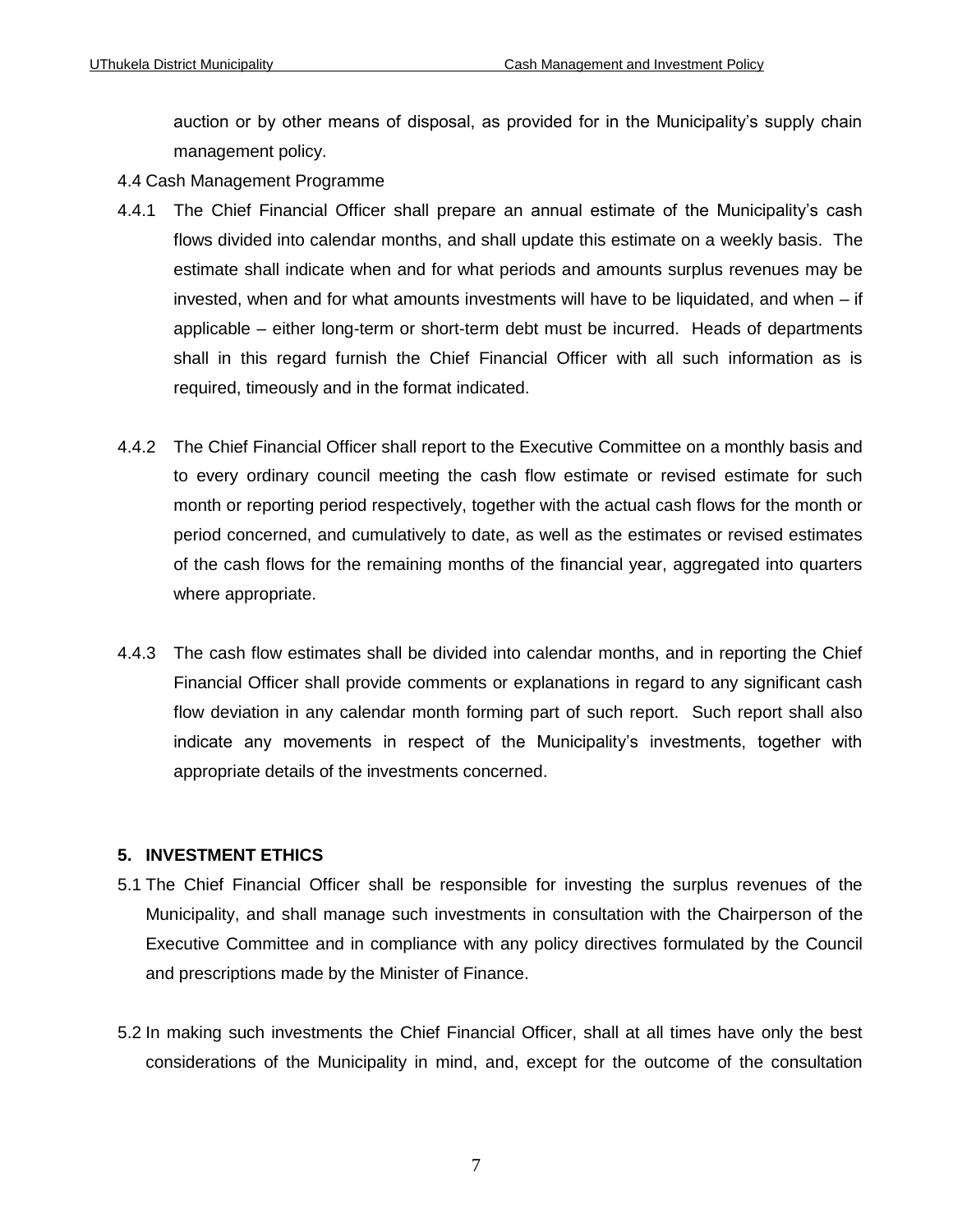process with the Chairperson of the Executive Committee shall not accede to any influence by or interference from councillors, investment agents or institutions or any other outside parties.

- 5.3 Neither the Chief Financial Officer nor the Mayor may accept any gift, other than an item having such negligible value that it cannot possibly be construed as anything other than a token of goodwill by the donor, from any investment agent or institution or any party with which the Municipality has made or may potentially make an investment.
- 5.4 Any gift regarded as token of goodwill by the donor must be declared in terms of the code of conduct and in terms of the Supply Chain Management Policy. A certificate of the gift should be furnished to the Council. The gift should not be in lieu of a commission.

# **6. INVESTMENT PRINCIPLES**

## 6.1 Limiting Exposure

6.1.1 Where large sums of money are available for investment the Chief Financial Officer shall ensure that they are invested with more than one institution, wherever practicable, in order to limit the risk exposure of the Municipality. The Chief Financial Officer shall further ensure that, as far as it is practically and legally possible, the Municipality's investments are so distributed that more than one investment category is covered (that is, call, money market and fixed deposits).

# 6.2 Risk and Return

6.2.1 Although the objective of the Chief Financial Officer in making investments on behalf of the Municipality shall always be to obtain the best interest rate on offer, this consideration must be tempered by the degree of risk involved in regard to both the financial institution and the investment instrument concerned. No investment shall be made with an institution where the degree of risk is perceived to be higher than the average risk associated with investment institutions. Deposits shall be made only with registered deposit-taking institutions (see 6.4 below).

# 6.3 Payment of Commission

6.3.1 Every financial institution with which the Municipality makes an investment must issue a certificate to the Chief Financial Officer in regard to such investment, stating that such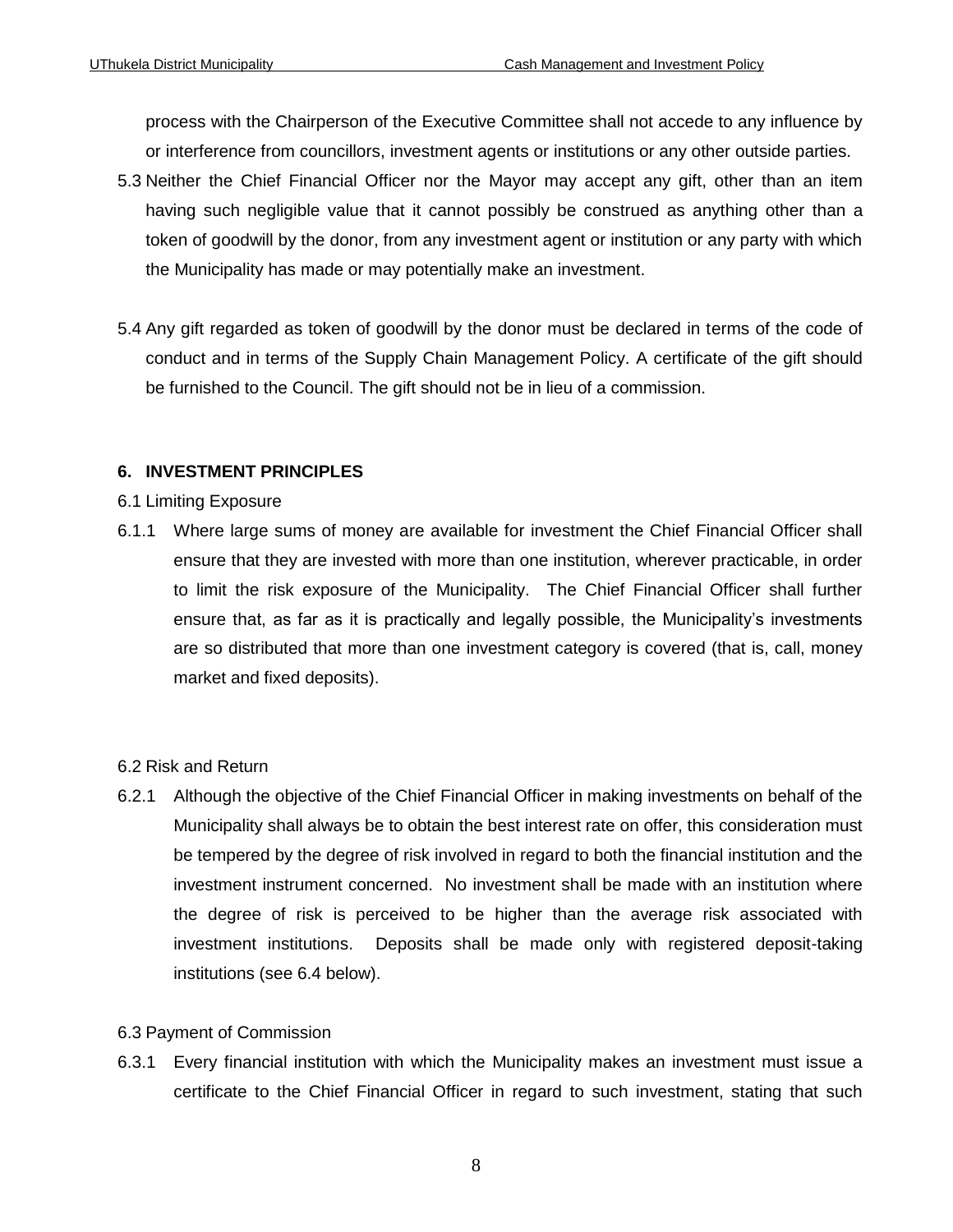financial institution has not paid and will not pay any commission and has not and will not grant any other benefit to any party for obtaining such investment.

- 6.4 Call Deposits and Fixed Deposits
- 6.4.1 Before making any call or fixed deposits, the Chief Financial Officer, shall obtain quotations from at least three financial institutions.
- 6.4.2 Given the volatility of the money market, the Chief Financial Officer, shall, whenever necessary, request quotations telephonically, and shall record in an appropriate register the name of the institution, the name of the person contacted, and the relevant terms and rates offered by such institution, as well as any other information which may be relevant (for example, whether the interest is payable monthly or only on maturity, and so forth).
- 6.4.3 Once the best investment terms have been identified, written confirmation of the telephonic quotation must be immediately obtained (by facsimile, e-mail or any other expedient means).
- 6.4.4 Any monies paid over to the investing institution in terms of the agreed investment (other than monies paid over in terms of part 7 below) shall be paid over only to such institution itself and not to any agent or third party. Once the investment has been made, the Chief Financial Officer shall ensure that the Municipality receives a properly documented receipt or certificate for such investment, issued by the institution concerned in the name of the Municipality.

# 6.5 Restriction on Tenure of Investments

6.5.1 No investment with a tenure exceeding twelve months shall be made without the prior approval of the Council.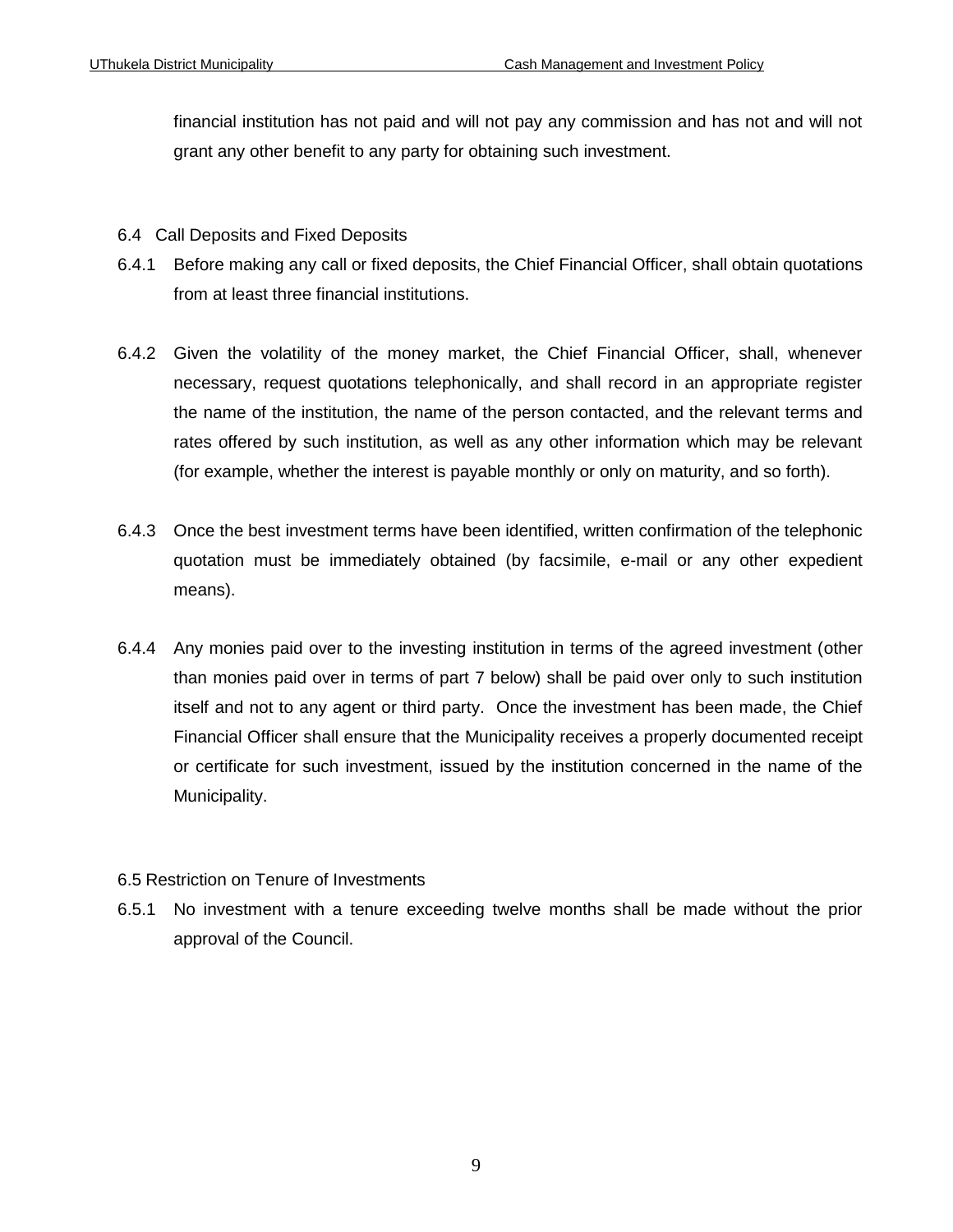# **7. GENERAL INVESTMENT PRACTICE**

# 7.1 Confirmation Letter

The Auditor General requires the financial institution, where the Investment is made, to issue a confirmation letter for each Investment made. This letter must state the type of Investment, account number, term of Investment, rate payable, amount and date invested and maturity date.

# 7.2 Reports

The Municipal Manager or delegated person must within 10 working days of the end of each month as part of section 71 report required by the act, submit to the Executive Committee of the Municipality a report describing in accordance with GRAP the investment portfolio of the Municipality as at the end of the month.

# 7.3 Creditworthiness

When investments are placed with smaller registered institutions, the Senior Manager Finance has to see to it that the Municipality is not exposed to too much risk. He/she has to ensure that the creditworthiness and performance of the institution are to his/her satisfaction, before investing money in the institution. The Senior Finance Officer is entitled to information from which the creditworthiness of financial institutions can be determined. This must be obtained and analysed annually.

# **8. INVESTMENT PROCEDURE**

8.1 After determining whether there is cash available for investment and fixing the maximum term of investment, the Municipal Manager must consider the way in which the investment is to be made.

## 8.2 Short-term Investment

- a) The term of investment shall not be more than 3 months.
- b) Quotations must be obtained from a minimum of three financial institutions, for the term of which the funds will be invested.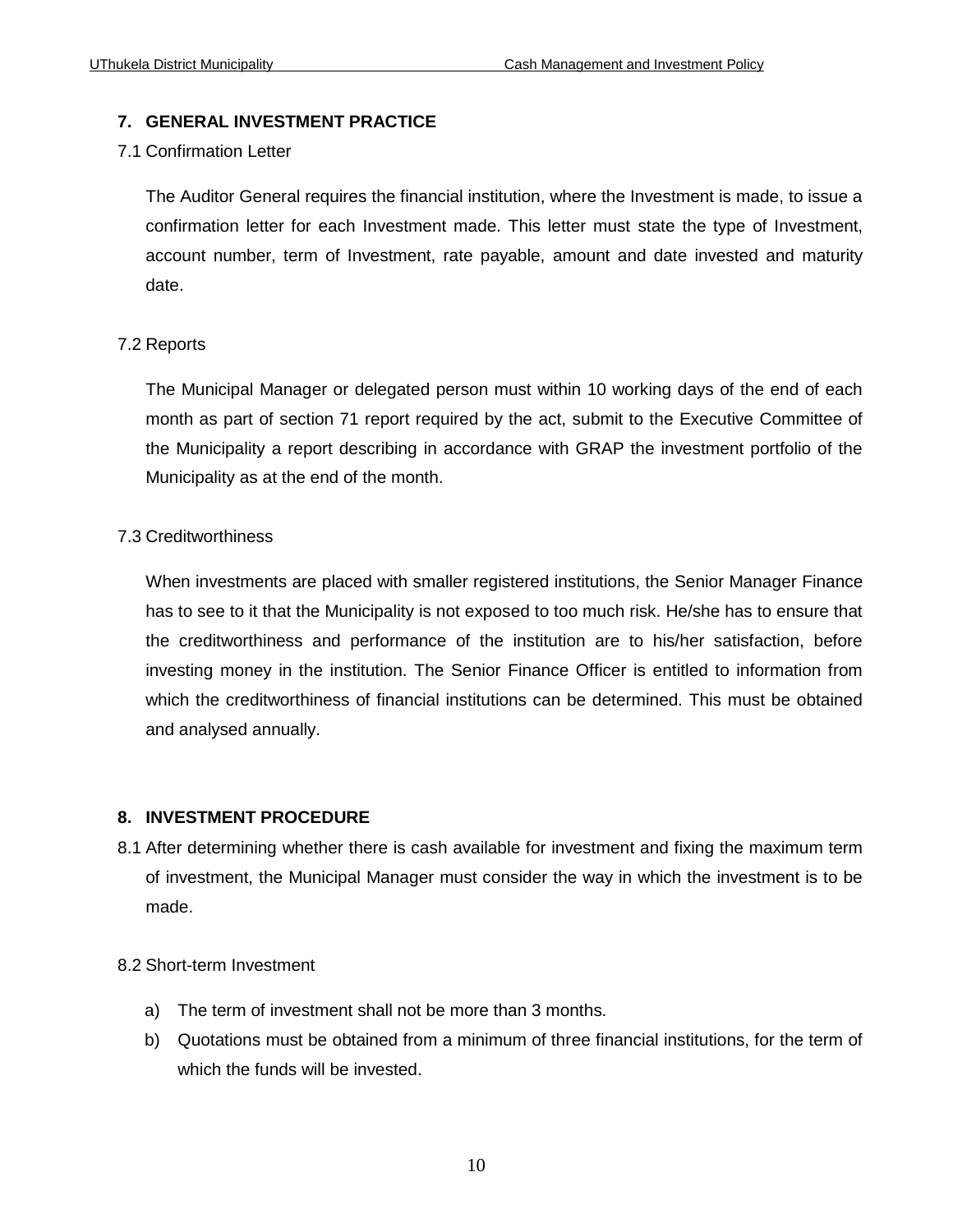- c) Should one of the institutions offer a better rate for a term, other than the term originally quoted for, the other institutions which were approached, must also be asked to quote a rate for the other term.
- d) Quotations can be obtained telephonically, as rates generally change on a regular basis and time is a determining factor when investments are made
- e) No attempts must be made to make institutions compete with each other.

# 8.3 Long-term investment

- a) Written quotations must be obtained for investments made for periods longer than twelve months.
- b) The prior approval of the Council must be obtained for all investments made for periods longer than twelve months after considering the cash requirement for the next three years.

## 8.4 Investment maturity

- a) Upon maturity of the investment the Municipality shall do one of the following:
	- i. Shall withdraw the whole amount invested.
	- ii. Shall re-invest 100% interest plus the original amount that had been invested, in terms of the investment procedure (paragraph 8 above), unless if Council wishes to utilize the original money or the interest.

## 8.5 Early withdrawal of invested funds

- a) When investing the funds with the banking institutions the Chief Financial Officer shall ensure that such funds are not withdrawn earlier than the maturity date agreed upon, by so doing the Municipality will not incur fruitless and wasteful expenditures in form of penalties resulting from early withdrawal of investments.
- b) The Chief Financial Officer shall only withdraw funds if :
	- i) the banking institution concerned has agreed to exempt any penalties due to early withdrawal of investment or;
	- ii) the Municipal Manager my grant approval to withdraw the invested funds after he/she has satisfied himself/herself that the urgency was unforeseeable at the time when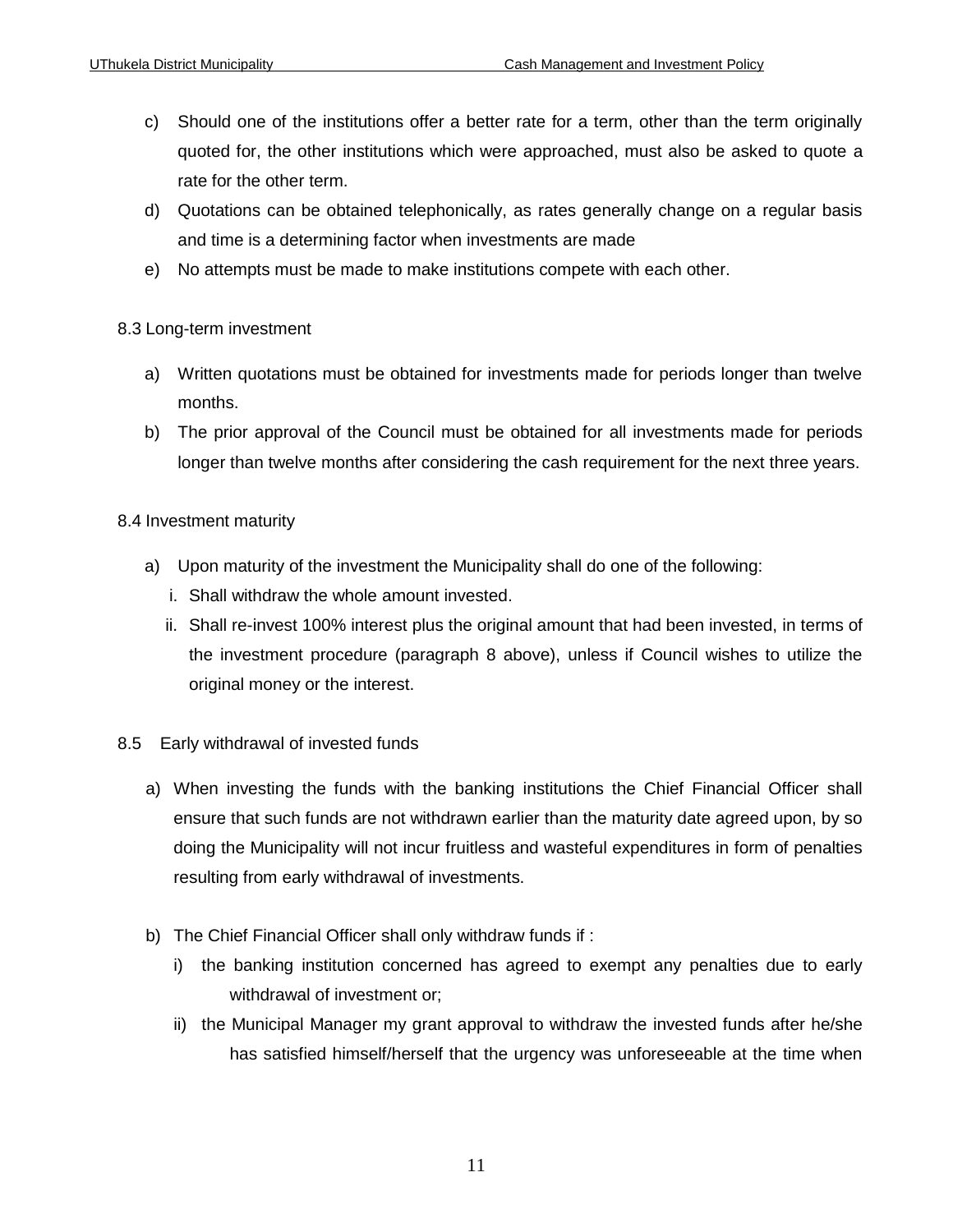funds were invested and that the need for funds far outweighs the penalties being paid for such early withdrawal.

# **9. CONTROL OVER INVESTMENTS**

- 9.1 The Chief Financial Officer shall ensure that proper records are kept of all investments made by the Municipality. Such records shall indicate the date on which the investment is made, the institution with which the monies are invested, the amount of the investment, the interest rate applicable, and the maturity date. If the investment is liquidated at a date other than the maturity date, such date shall be indicated.
- 9.2 The Chief Financial Officer shall ensure that all interest and capital properly due to the Municipality are timeously received, and shall take appropriate steps or cause such appropriate steps to be taken if interest or capital is not fully or timeously received.
- 9.3 The Chief Financial Officer shall ensure that all investment documents and certificates are properly secured in a fireproof safe with segregated control over the access to such safe, or are otherwise lodged for safekeeping with the Municipality's bankers or attorneys.

# **10. OTHER EXTERNAL INVESTMENTS**

- 10.1 From time to time it may be in the best interests of the Municipality to make longer-term investments in secure stock issued by the national government, Eskom or any other reputable parastatal or institution, or by another reputable Municipality. In such cases the Chief Financial Officer, must be guided by the best rates of interest pertaining to the specific type of investment, which the Municipality requires, and to the best and most secure instrument available at the time.
- 10.2 No investment with a tenure exceeding twelve months shall be made without the prior approval of the Council and without guidance having been sought from the Municipality's bankers or other credible investment advisers on the security and financial implications of the investment concerned.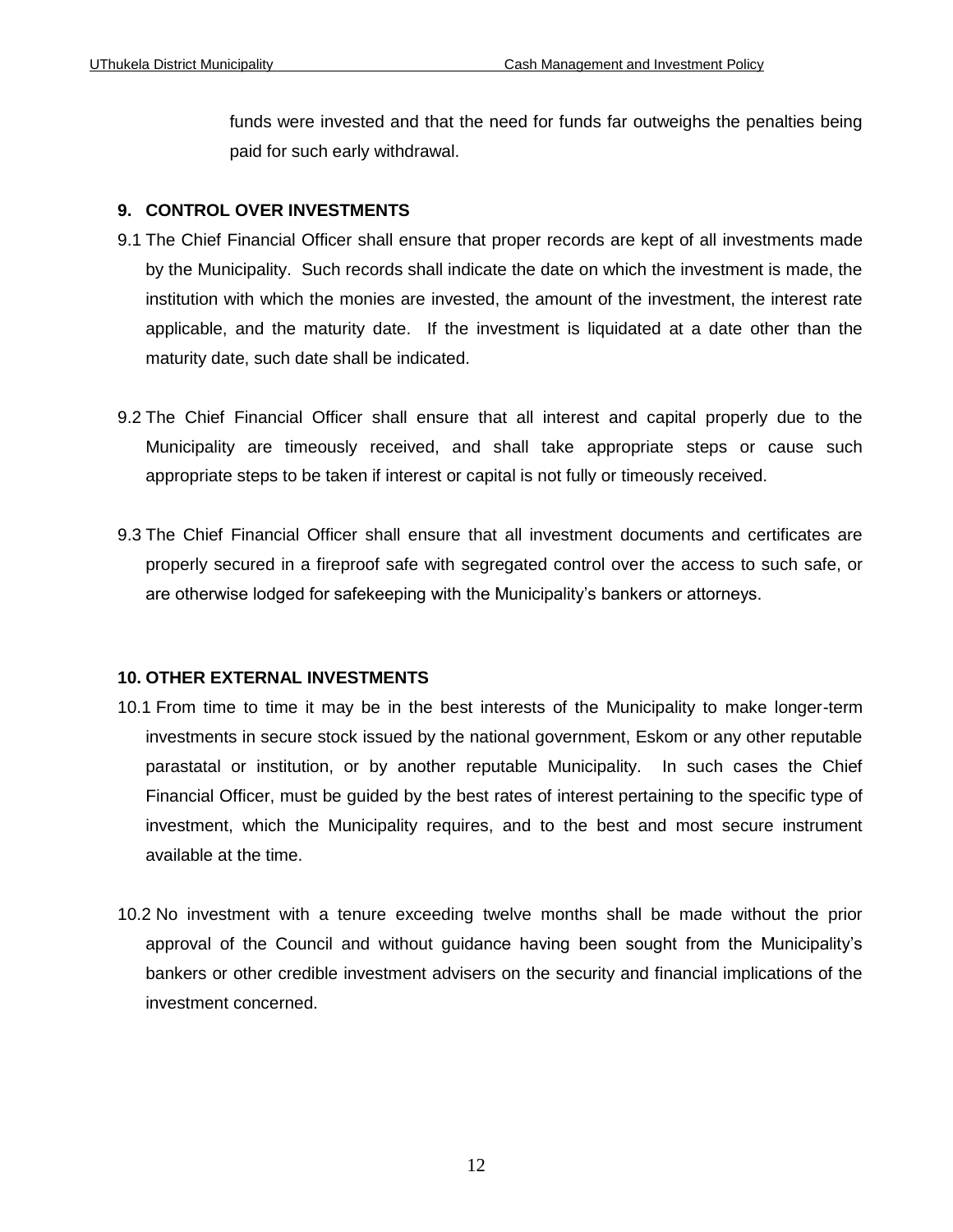#### **11. BANKING ARRANGEMENTS**

- 11.1 The Municipal Manager is responsible for the management of the Municipality's bank accounts, but may delegate this function to the Chief Financial Officer. The Municipal manager and Chief Financial Officer are authorised at all times to sign cheques and any other documentation associated with the management of such accounts. The Municipal Manager, in consultation with the Chief Financial Officer, is authorised to appoint two or more additional signatories in respect of such accounts, and to amend such appointments from time to time.
- 11.2 In compliance with the requirements of good governance, the Municipal Manager shall open a bank account for ordinary operating purposes, and shall further maintain a separate account for each of the following: the administration of the external finance fund and of the asset financing reserve (if these accounts are legally permissible). One or more separate accounts shall also be maintained for the following: capital receipts in the form of grants, donations or contributions from whatever source; trust funds; and the Municipality's self-insurance reserve (if legally permissible). In determining the number of additional accounts to be maintained, the Municipal Manager, in consultation with the Chief Financial Officer, shall have regard to the likely number of transactions affecting each of the accounts referred to. Unless there are compelling reasons to do otherwise, and the Council expressly so directs, all the Municipality's bank accounts shall be maintained with the same banking institution to ensure pooling of balances for purposes of determining the interest payable to the Municipality.
- 11.3 The Municipal Manager shall invite tenders for the placing of the Municipality's bank accounts within six months after the election of each new Council, such new banking arrangements to take effect from the first day of the ensuing financial year. However, such tenders may be invited at any earlier stage, if the Municipal Manager, in consultation with the Chief Financial Officer, is of the opinion that the services offered by the Municipality's current bankers are materially defective, or not cost-effective, and the Executive Committee agrees to the invitation of such tenders.

# **12. RAISING OF DEBT**

12.1 The Municipal Manager is responsible for the raising of debt, but may delegate this function to the Chief Financial Officer, who shall then manage this responsibility in consultation with the Municipal Manager. All debt shall be raised in strict compliance with the requirements of the Municipal Finance Management Act 2003, and only with the prior approval of the Council.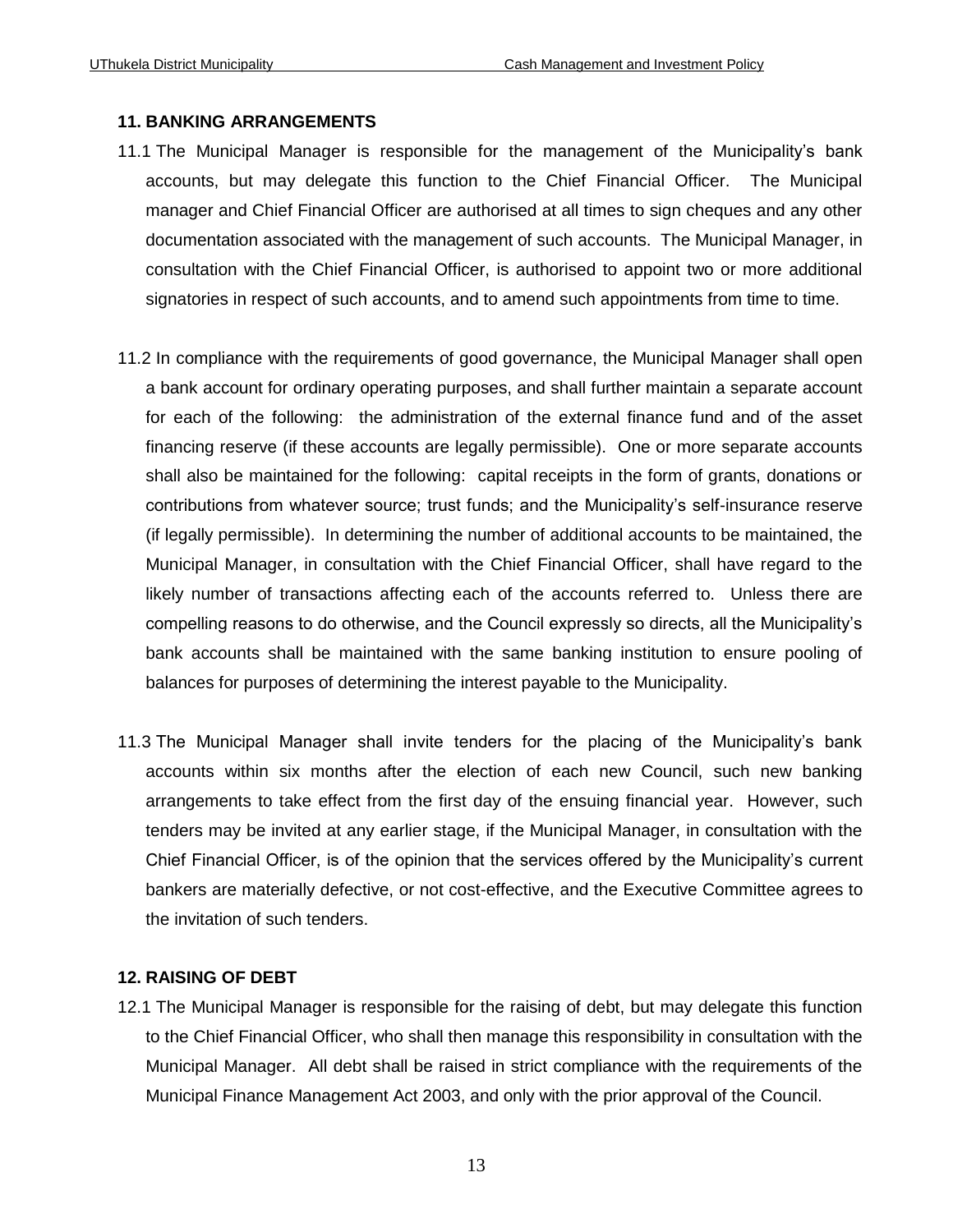- 12.2 Long-term debt shall be raised only to the extent that such debt is provided for as a source of necessary finance in the capital component of the approved annual budget or adjustments budget.
- 12.3 Short-term debt shall be raised only when it is unavoidable to do so in terms of cash requirements, whether for the capital or operating budgets or to settle any other obligations, and provided the need for such short-term debt, both as to extent and duration, is clearly indicated in the cash flow estimates prepared by the Chief Financial Officer. Short-term debt shall be raised only to anticipate a certain long-term debt agreement or a certain inflow of operating revenues.

# **13. INVESTMENTS FOR THE REDEMPTION OF LONG-TERM LIABILITIES**

- 13.1 In managing the Municipality's investments, the Chief Financial Officer shall ensure that, whenever a long-term (non-annuity) loan is raised by the Municipality, an amount is invested at least annually equal to the principal sum divided by the period of the loan. Such investment shall be made against the bank account maintained for the external finance fund, and shall be accumulated and used only for the redemption of such loan on due date. The making of such investment shall be approved by the Council at the time that the loan itself is approved.
- 13.2 If the loan raised is not a fixed term loan, but an annuity loan, the Chief Financial Officer shall ensure that sufficient resources are available in the account maintained for the external finance fund to repay the principal amounts due in respect of such loan on the respective due dates.

## **14. INTEREST ON INVESTMENTS**

14.1 The interest accrued on all the Municipality's investments shall, in compliance with the requirements of generally accepted municipal accounting practice, be recorded in the first instance in the Municipality's operating account as ordinary operating revenues, and shall thereafter be appropriated, at the end of each month, to the fund or account in respect of which such investment was made.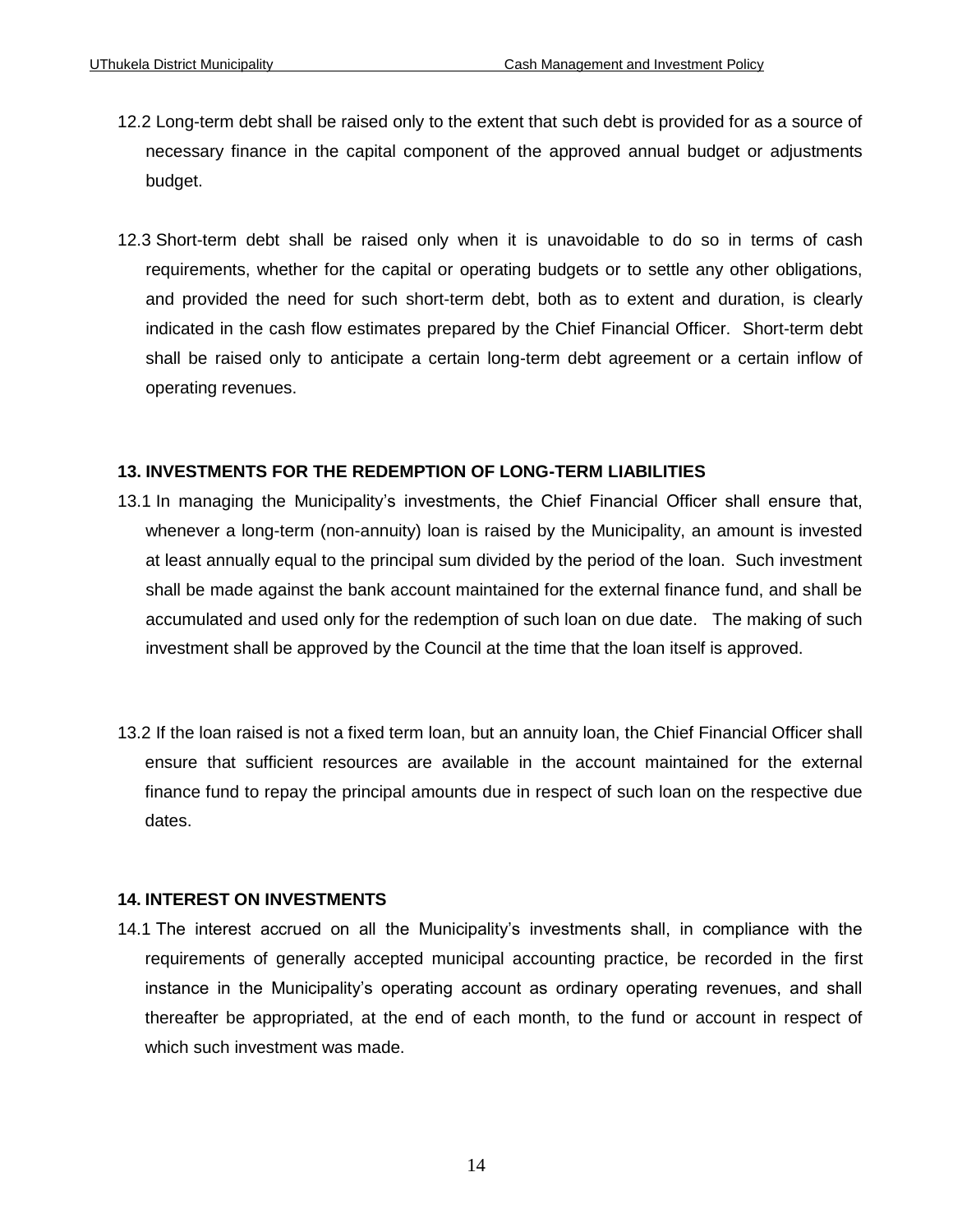- 14.2 In the case of the external finance fund, the Chief Financial Officer may reduce the amount which must be annually invested to redeem any particular loan by the amount of interest so accrued.
- 14.3 If the accrual of interest to the external finance fund, un utilised capital receipts and trust funds results in a surplus standing to the account of any such funds, that is, an amount surplus to the resources required in respect of such funds or accounts, such surplus amount shall be credited by the Chief Financial Officer to the appropriation account and re appropriated to the asset financing reserve.

# **15. COMPLIANCE AND ENFORCEMENT**

- a) Violation of or non-compliance with this policy will give a just cause of disciplinary steps to be taken.
- b) It will be the responsibility of Chief Financial Officer to enforce compliance with this policy.

# **16. EFFECTIVE DATE**

The policy shall come to effect upon approval by Council.

# **17. POLICY ADOPTION**

This policy has been considered and approved by the COUNCIL OF UTHUKELA DISTRICT MUNICIPALITY as follows:

Resolution No:…………………………. Approval Date:......................................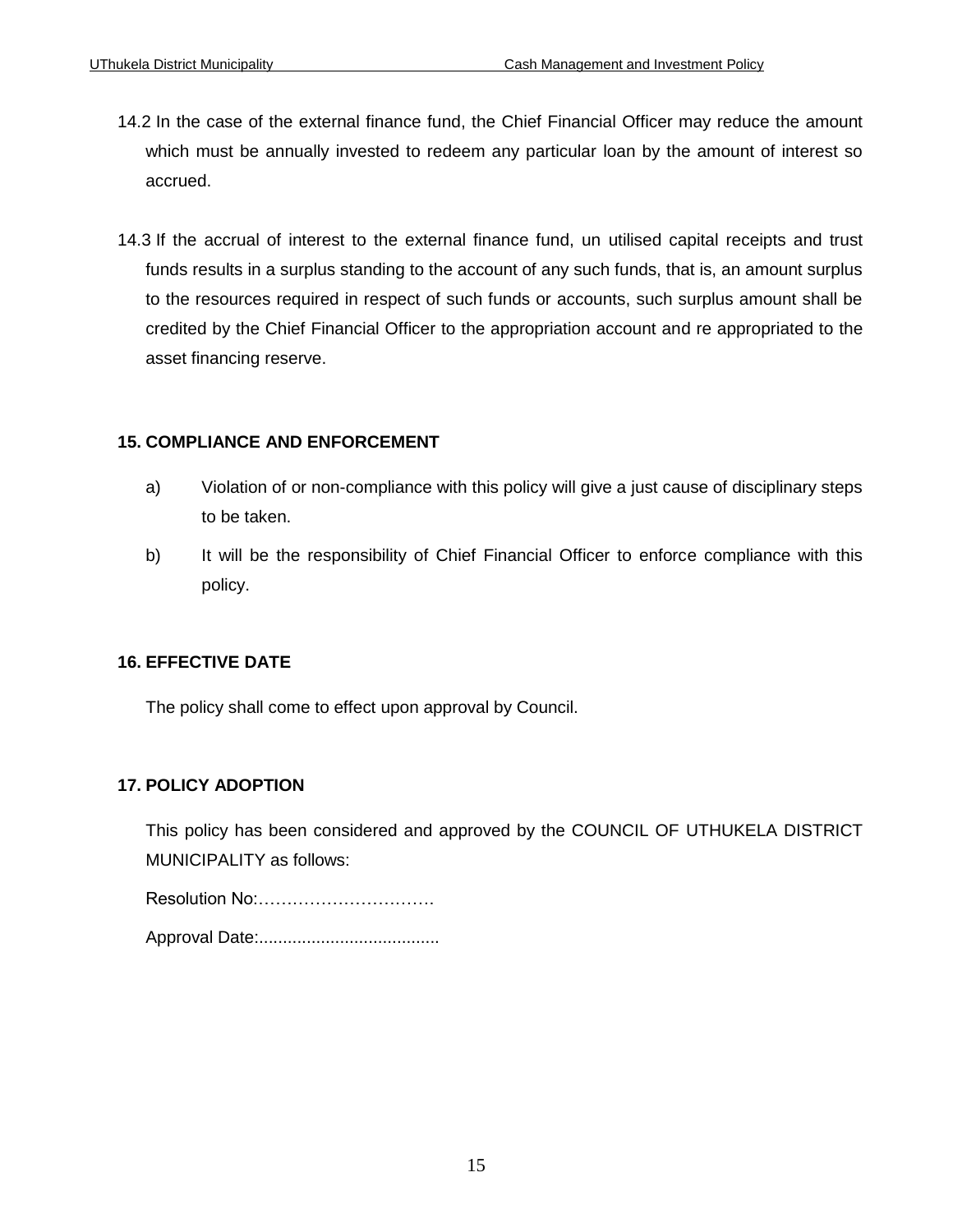# **ANNEXURE I**

# **PARAPHRASE OF REQUIREMENTS OF MUNICIPAL FINANCE MANAGEMENT ACT NO 56 OF 2003**

Note: In terms of Section 60(2) of the Municipal Systems Act No. 32 of 2000 the council may delegate the authority to take decisions on making investments on behalf of the municipality only to the executive mayor, executive committee or chief financial officer. The foregoing policy is based on the assumption that such authority has been delegated to the chief financial officer.

# SECTION 7: OPENING OF BANK ACCOUNTS

Every municipality must open and maintain at least one bank account. This bank account must be in the name of the municipality, and all monies received by the municipality must be paid into this bank account or accounts, promptly and in accordance with any requirements that may be prescribed.

A municipality may not open a bank account:

- otherwise than in the name of the municipality;
- abroad; or
- with an institution not registered as a bank in terms of the Banks Act 1990.

Money may be withdrawn from the municipality's bank account only in accordance with the requirements of Section 11 of the present Act.

## SECTION 8: PRIMARY BANK ACCOUNT

Every municipality must have a primary bank account, and if the municipality has only one bank account that account is its primary bank account. If the municipality has more than one bank account, it must designate one of those bank accounts as its primary bank account.

The following must be paid into the municipality's primary account:

- all allocations to the municipality;
- all income received by the municipality on its investments;
- all income received by the municipality in connection with its interest in any municipal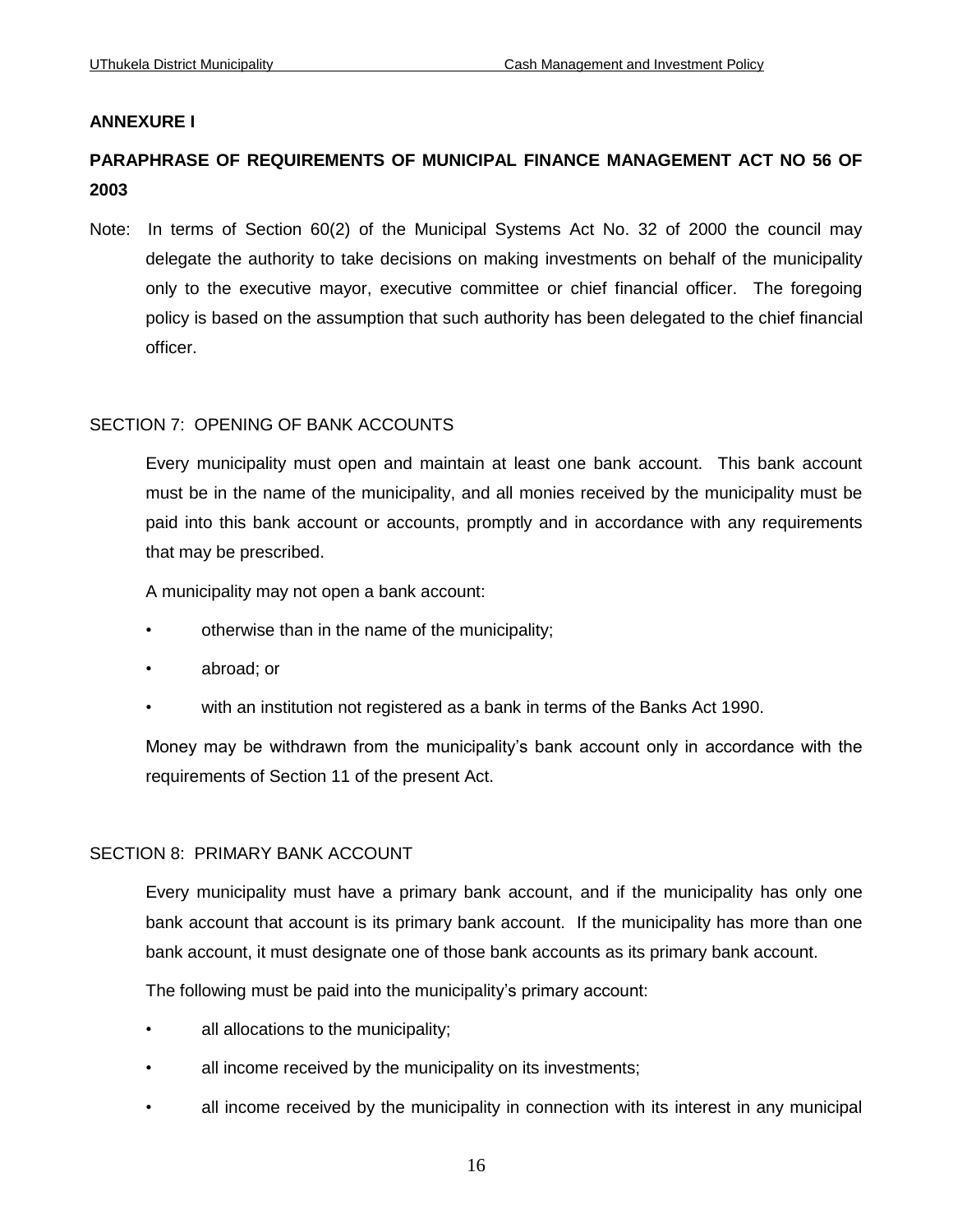entity;

- all money collected by a municipal entity or other external mechanism on behalf of the municipality, and;
- any other monies as may be prescribed.

The accounting officer of the municipality must submit to the national treasury, the provincial treasury and the Auditor-General, in writing, the name of the bank where the primary bank account of the municipality is held, and the type and number of the account. If the municipality wants to change its primary bank account, it may do so only after the accounting officer has informed the national treasury and the Auditor-General, in writing, at least 30 days before making such change.

# SECTION 9: BANK ACCOUNT DETAILS TO BE SUBMITTED TO PROVINCIAL TREASURIES AND AUDITOR-GENERAL

The accounting officer of the municipality must submit to the provincial treasury and to the Auditor-General, in writing, within 90 days after the municipality has opened a new bank account, the name of the bank where the account has been opened, and the type and number of the account; and annually, before the start of each financial year, the name of each bank where the municipality holds a bank account, and the type and number of each account.

#### SECTION 10: CONTROL OF MUNICIPAL BANK ACCOUNTS

The accounting officer of the municipality must administer all the municipality's bank accounts, is accountable to the municipal council for the municipality's bank accounts, and must enforce compliance with Sections 7, 8 and 11 of the present Act.

The accounting officer may delegate the duties referred to above only to the municipality's chief financial officer.

## SECTION 11: WITHDRAWALS FROM MUNICIPAL BANK ACCOUNTS

Only the accounting officer or the chief financial officer of the municipality (presumably where this power has been appropriately delegated), or any other senior financial official of the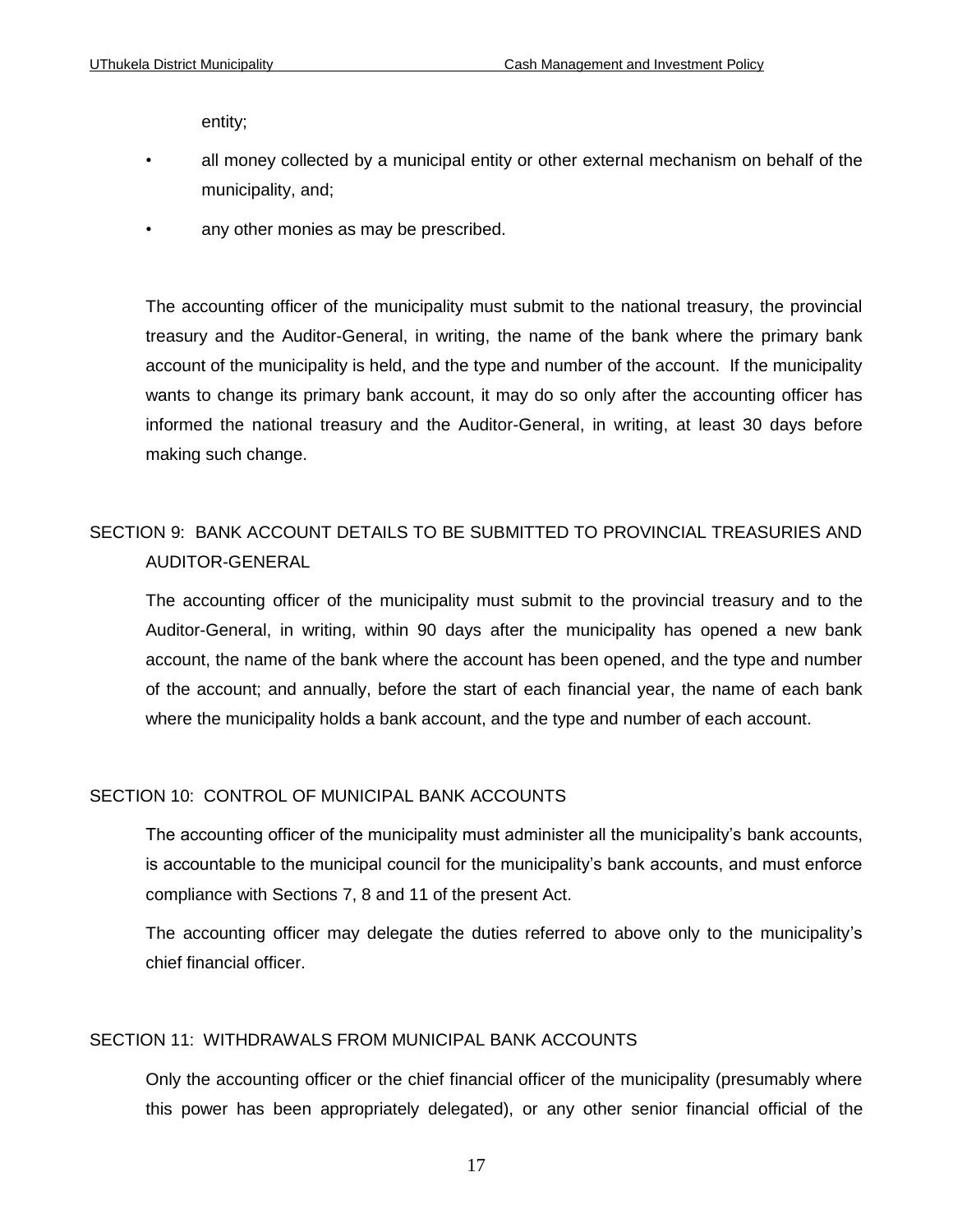municipality acting on the written authority of the accounting officer, may withdraw money or authorize the withdrawal of money from any of the municipality's bank accounts. Such withdrawals may be made only to:

- defray expenditure appropriated in terms of an approved budget;
- defray expenditure authorized in terms of Section 26(4) (this Section deals with situations in which the budget was not timorously approved, and the province has been compelled to intervene);
- defray unforeseeable and unavoidable expenditure authorized in terms of Section 29(1);
- in the case of a bank account opened in terms of Section 12, make payments from the account in accordance with Section 12(4);
- pay over to a person or organ of state money received by the municipality on behalf of such person or organ of state, including money collected by the municipality on behalf of such person or organ of state by agreement, or any insurance or other payments received by the municipality for such person or organ of state;
- refund money incorrectly paid into a bank account;
- refund guarantees, sureties and security deposits;
- make investments for cash management purposes in accordance with Section 13;
- defray increased expenditure in terms of Section 31; or
- for such other purposes as may be prescribed.

(Note that Section 11(1) does not expressly provide for the withdrawal of monies to pay creditors, where the relevant obligations arose in terms of the previous budget; to repay loans; or to repay consumer deposits).

Any authorization to a senior financial official to withdraw money or to authorize the withdrawal of money from a bank account must be in accordance with the framework as may be prescribed. The accounting officer may not authorize any official other than the chief financial officer to withdraw money or to authorize the withdrawal of money from the municipality's primary bank account if the municipality has a primary bank account which is separate from its other bank accounts.

The accounting officer must, within 30 days after the end of each quarter, table in the council a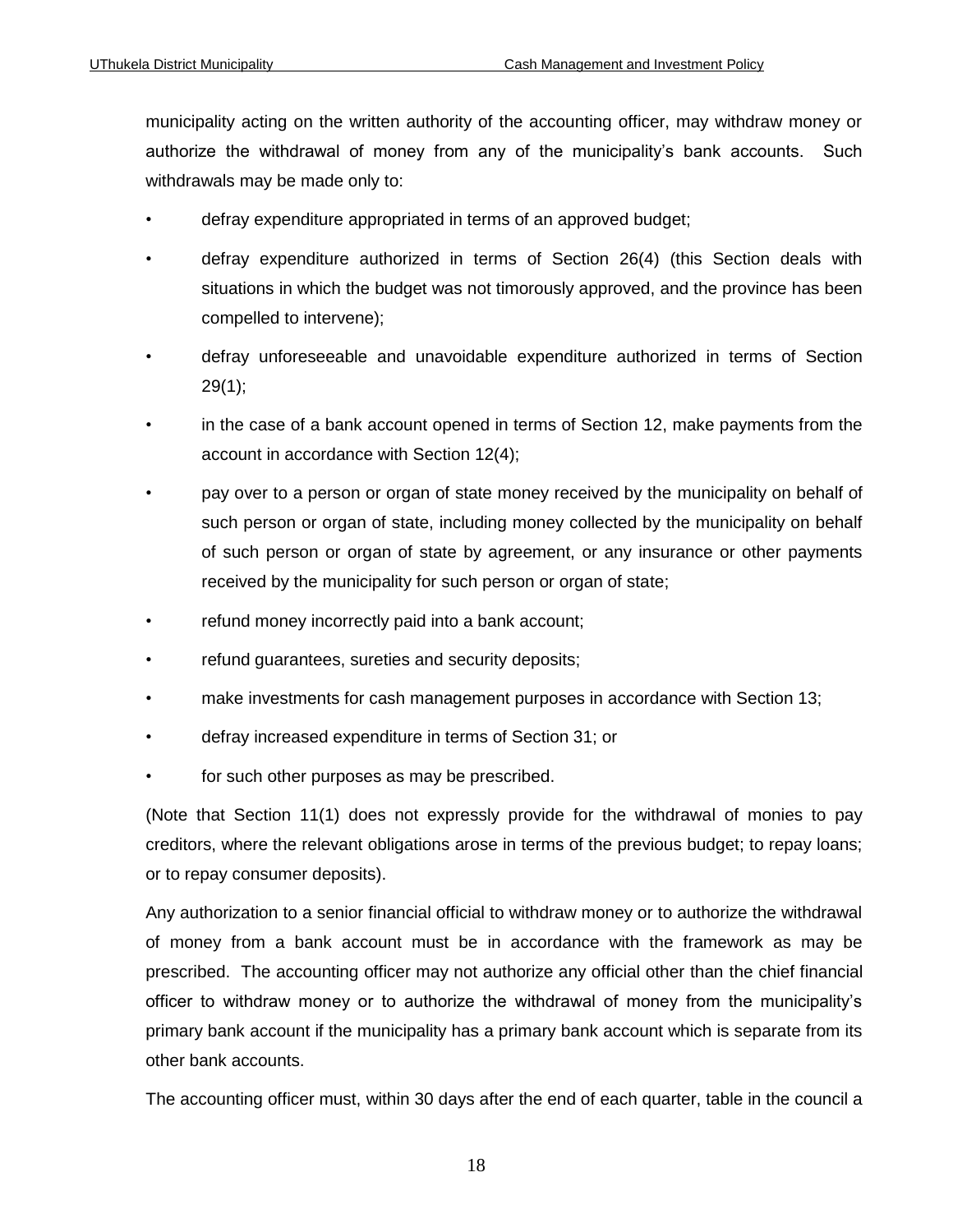consolidated report of all withdrawals made other than withdrawals to defray expenditure appropriated in terms of the approved budget, and submit a copy of the report to the relevant provincial treasury and the Auditor-General.

#### SECTION 12: RELIEF, CHARITABLE, TRUST OR OTHER FUNDS

No political structure or office bearer of the municipality may set up a relief, charitable, trust or other fund of whatever description, except in the name of the municipality. Only the municipal manager may be the accounting officer of any such fund.

A municipality may open a separate bank account in the name of the municipality for the purpose of such relief, charitable, trust or other fund. Money received by the municipality for the purpose of such fund must be paid into the bank account of the municipality, or if a separate bank account has been opened for such fund, into that account.

Money in a separate account opened for such fund may be withdrawn from the account without appropriation in terms of the approved budget, but only by or on the written authority of the accounting officer, acting in accordance with decisions of the council, and for the purposes for which, and subject to any conditions on which, the fund was established or the money in the fund was donated.

## SECTION 13: CASH MANAGEMENT AND INVESTMENTS

The Minister, acting with the concurrence of the cabinet member responsible for local government, may prescribe a framework within which municipalities must conduct their cash management and investments, and invest money not immediately required.

A municipality must establish an appropriate and effective cash management and investment policy in accordance with any framework that may be so prescribed.

A bank where the municipality at the end of the financial year holds a bank account, or held a bank account at any time during such financial year, must, within 30 days after the end of such financial year, notify the Auditor-General, in writing, of such bank account, indicating the type and number of the account, and the opening and closing balances of that account in that financial year. The bank must also promptly disclose any information regarding the account when so requested by the national treasury or the Auditor-General.

A bank, insurance company or other financial institution which the end of the financial year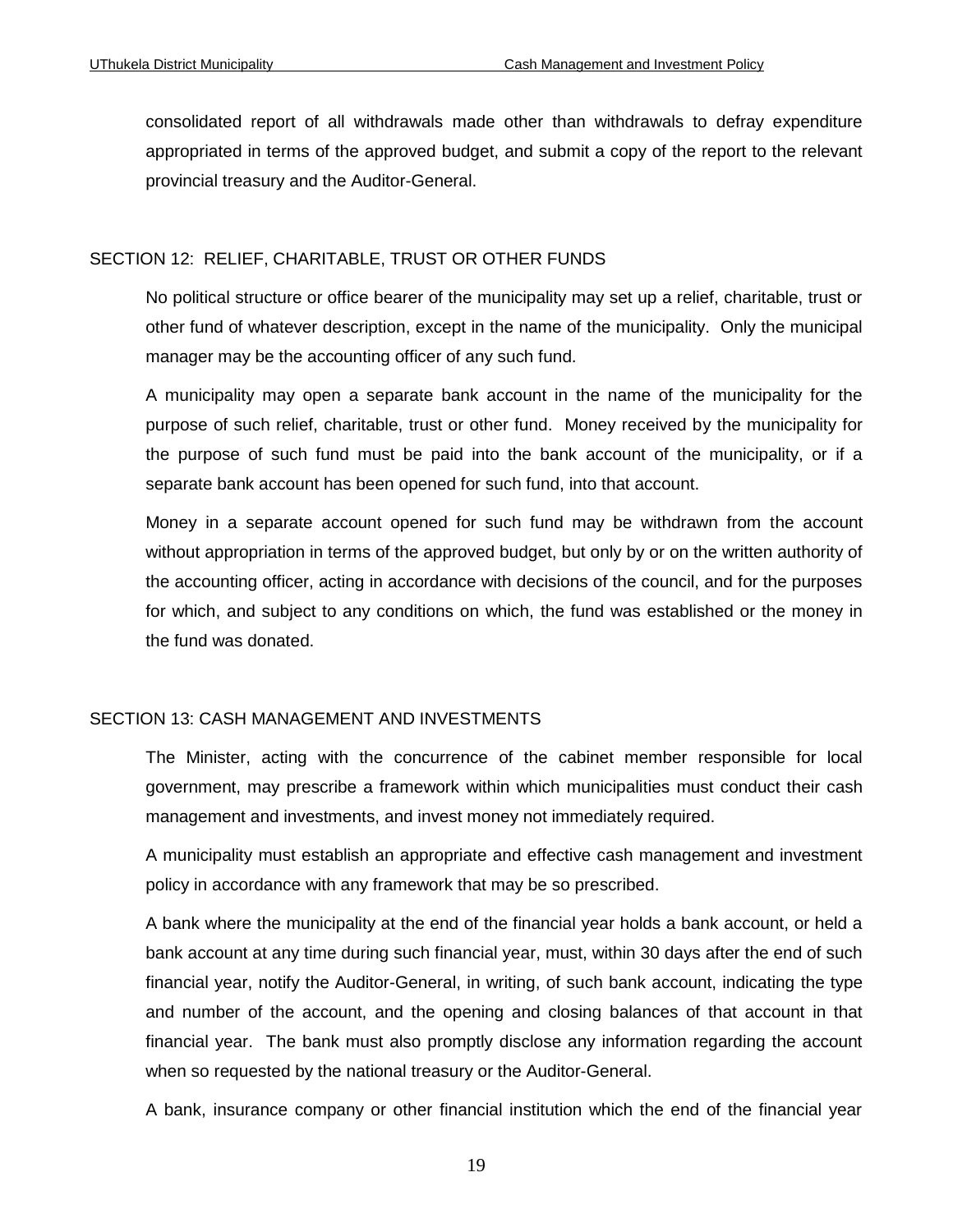holds, or at any time during the financial year held, an investment for the municipality, must, within 30 days after the end of that financial year, notify the Auditor-General, in writing, of that investment, including the opening and closing balances of that investment in that financial year. Such institution must also promptly disclose any information regarding the investment when so requested by the national treasury or the Auditor-General.

#### SECTION 17: CONTENTS OF ANNUAL BUDGETS AND SUPPORTING DOCUMENTS

The following documents must accompany each tabled draft annual budget (inter alia):

- a projection of cash flows for the budget year by revenue source, divided into calendar months
- particulars of the municipality's investments.

## SECTION 22: PUBLICATION OF ANNUAL BUDGETS

The accounting officer must make public, immediately after a draft annual budget is tabled, the budget itself and all the prescribed supporting documents, and invite comments from the local community in connection with such budget (and documents).

#### SECTION 36: NATIONAL AND PROVINCIAL ALLOCATIONS TO MUNICIPALITIES

In order to provide predictability and certainty about the sources and levels of intergovernmental funding for municipalities, the accounting officer of a national or provincial department and the accounting authority of a national or provincial public entity responsible for the transfer of any proposed allocations to a municipality, must by no later than 20 January of each year notify the national treasury or the relevant provincial treasury as may be appropriate, of all proposed allocations and the projected amounts of those allocations to be transferred to each municipality during each of the next 3 financial years.

The Minister or the MEC responsible for finance in the province must, when tabling the national annual budget in the national assembly or the provincial annual budget in the provincial legislature, make public particulars of any allocations due to each municipality in terms of that budget, including the amount to be transferred to the municipality during each of the next 3 financial years.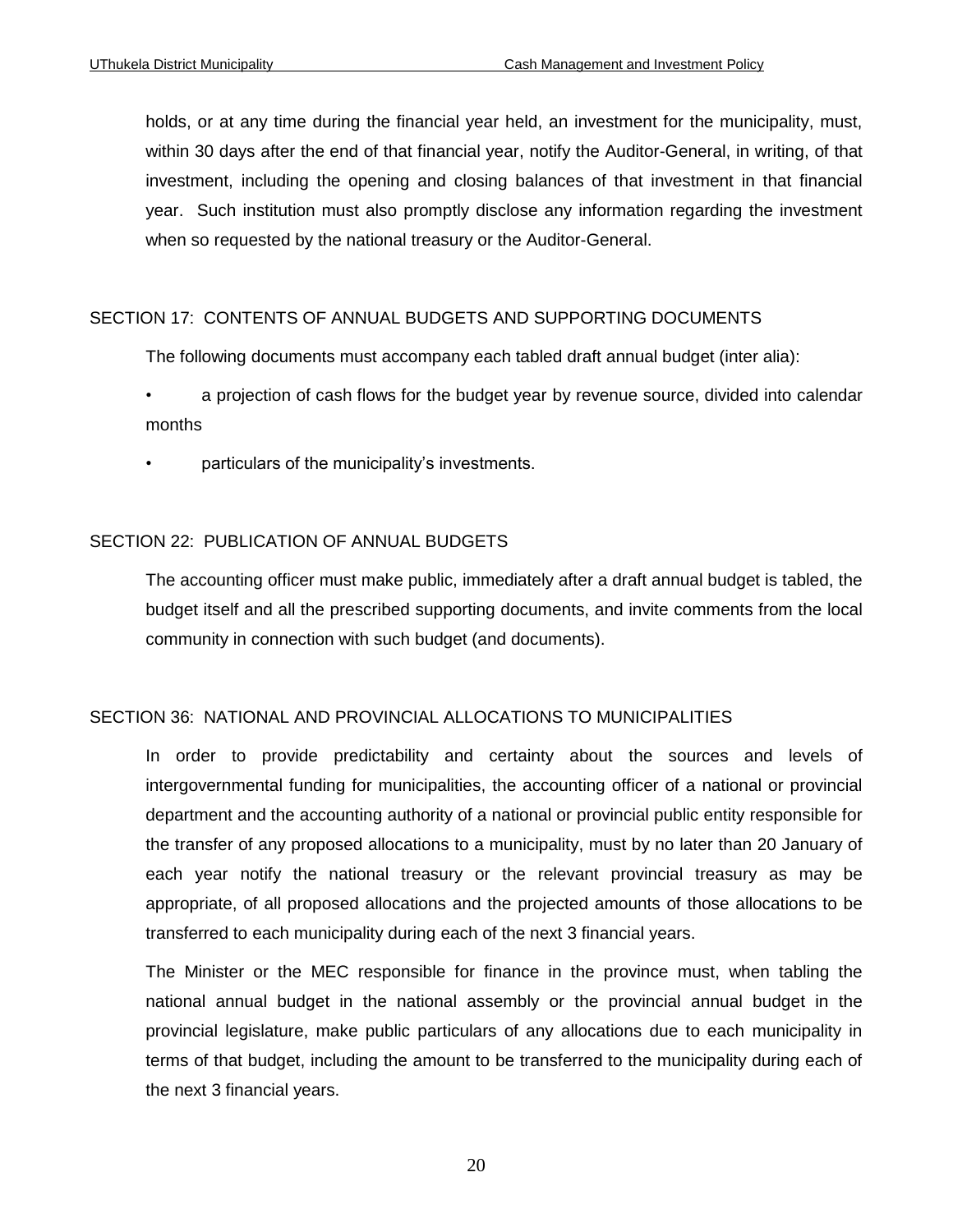#### SECTION 37: PROMOTION OF CO-OPERATIVE GOVERNMENT BY MUNICIPALITIES

In order to enable municipalities to include allocations from other municipalities in their budgets and to plan effectively for the spending of such allocations, the accounting officer of every municipality responsible for the transfer of any allocation to another municipality, must, by no later than 120 days before the start of its budget year, notify the receiving municipality of the projected amount of any allocation proposed to be transferred to that municipality during each of the next 3 financial years.

#### SECTION 45: SHORT-TERM DEBT

The municipality may incur short-term debt only in accordance with and subject to the provisions of the present Act, and only when necessary to bridge shortfalls within a financial year during which the debt is incurred, in expectation of specific and realistic income to be received within that financial year; or to bridge capital needs within a financial year, to be repaid from specific funds to be received from enforceable allocations or long-term debt commitments.

The council may approve a short-term debt transaction individually, or may approve an agreement with a lender for a short-term credit facility to be accessed as and when required, including a line of credit or bank overdraft facility, provided that the credit limit must be specified in the resolution of the council; the terms of the agreement, including the credit limit, may be changed only by a resolution of the council; and if the council approves a credit facility limited to emergency use, the accounting officer must notify the council in writing as soon as practicable of the amount, duration and cost of any debt incurred in terms of such a credit facility, as well as the options available for repaying such debt.

The municipality must pay off short-term debt within the financial year in which it was incurred, and may not renew or refinance short-term debt, whether its own debt or that of any municipal entity, where such renewal or refinancing will have the effect of extending the short-term debt into a new financial year.

## SECTION 46: LONG-TERM DEBT

A municipality may incur long-term debt only in accordance with and subject to any applicable provisions of the present Act, and only for the purpose of capital expenditure on property, plant

21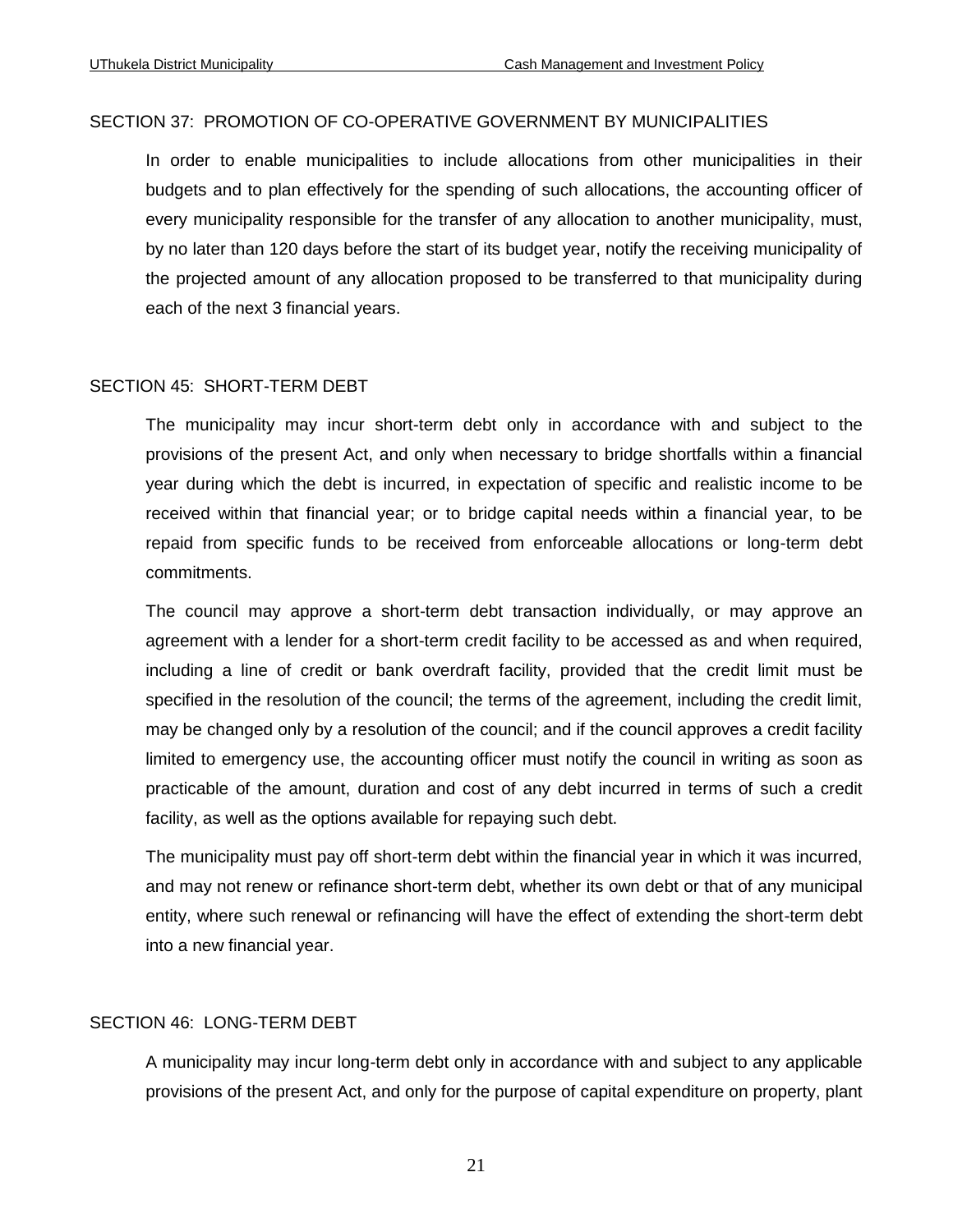or equipment to be used for the purpose of achieving the objects of local government as set out in Section 152 of the Constitution; or refinancing existing long-term debt subject to the requirements of Section 46(5).

#### SECTION 47: CONDITIONS APPLYING TO BOTH SHORT-TERM AND LONG-TERM DEBT

The municipality may incur debt only if the debt is denominated in rand and is not indexed to, or affected by, fluctuations in the value of the rand against any foreign currency.

## SECTION 64: REVENUE MANAGEMENT (EXCERPTS)

The accounting officer of the municipality is responsible for the management of the revenue of the municipality.

The accounting officer, must, among other things, take all reasonable steps to ensure that all money received is promptly deposited in accordance with the requirements of the present Act into the municipality's primary and other bank accounts.

The accounting officer must also ensure that all revenue received by the municipality, including revenue received by any collecting agent on its behalf, is reconciled on at least a weekly basis.

The accounting officer must take all reasonable steps to ensure that any funds collected by the municipality on behalf of another organ of state are transferred to that organ of state at least on a weekly basis, and that such funds are not used for purposes of the municipality.

## SECTION 65: EXPENDITURE MANAGEMENT (EXCERPTS)

The accounting officer of the municipality is responsible for the management of the expenditure of the municipality.

The accounting officer must take all reasonable steps to ensure, among other things, that payments made by the municipality are made direct to the person to whom they are due, unless agreed otherwise for reasons as may be prescribed, and either electronically or by way of non-transferable cheques, provided that cash payments and payments by way of cash cheques may be made for exceptional reasons only, and only up to a prescribed limit.

The accounting officer must also ensure that all money owing by the municipality is paid within

22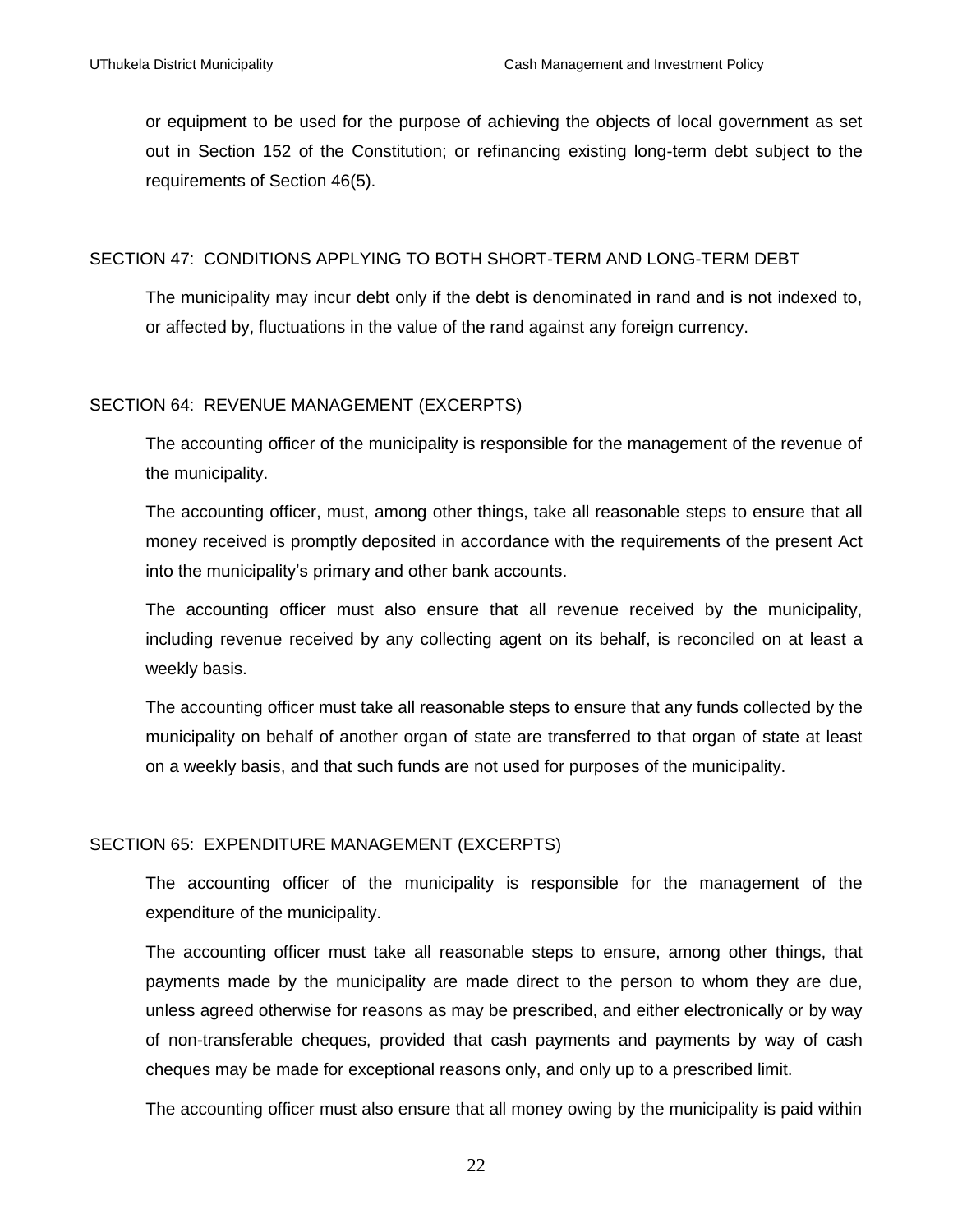30 days of receiving the relevant invoice or statement, unless prescribed otherwise for certain categories of expenditure.

The accounting officer must further ensure that the municipality's available working capital is managed effectively and economically in terms of the prescribed cash management and investment framework.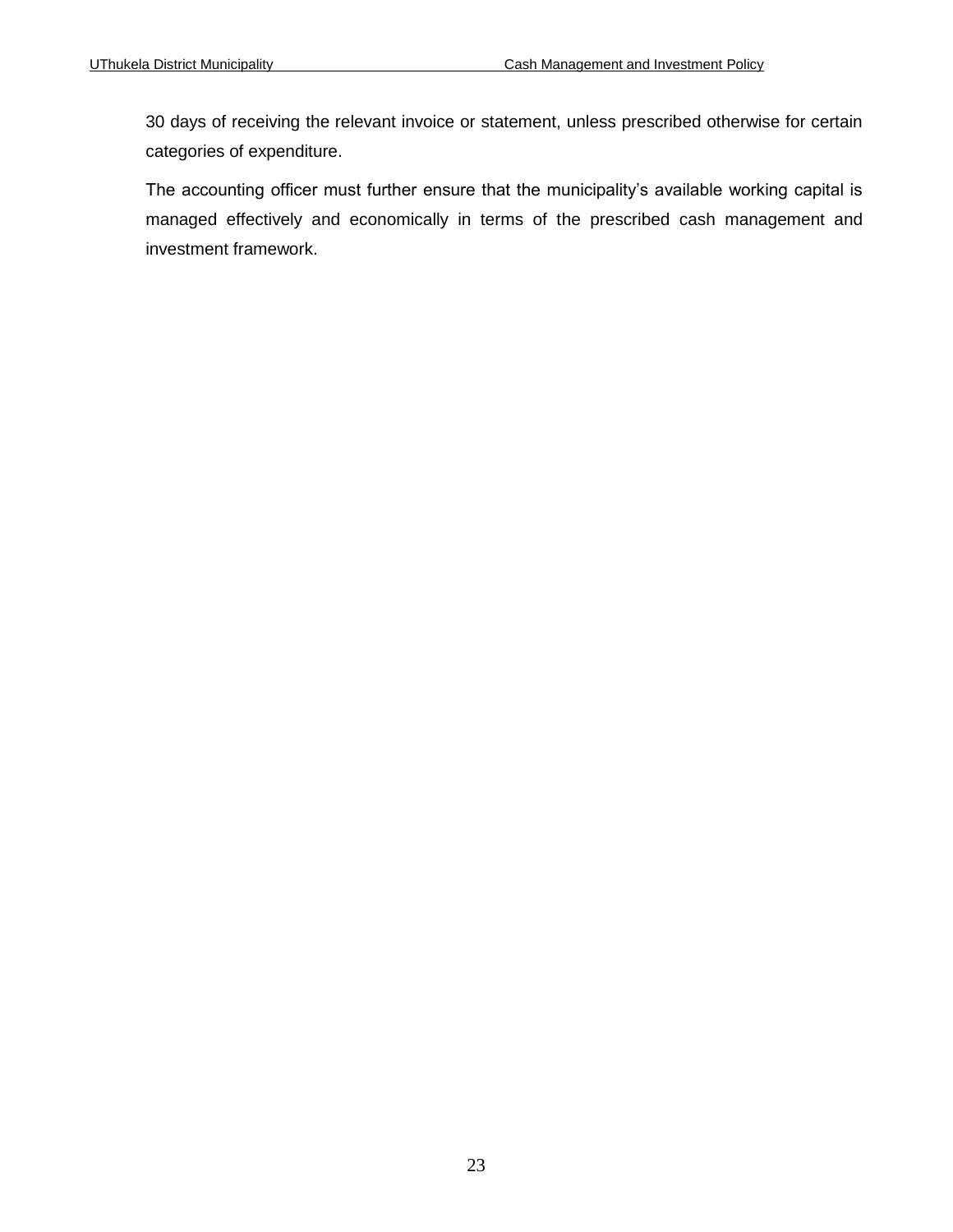#### **ANNEXURE II**

#### **CODE OF PRACTICE IN REGARD TO PAYMENTS, REVENUE COLLECTION AND STORES**

#### 1. STORES ADMINISTRATION

The chief financial officer shall be responsible for the proper administration of all stores. If sub-stores are established under the control of any head of department, such head of department shall be similarly responsible for the proper administration of such sub-store, and in doing so shall comply with the stock level policies as determined from time to time by the chief financial officer, acting in consultation with the head of department concerned. No substore may be established without the prior written consent of the chief financial officer.

#### 2. CONTRACTS MANAGEMENT

Within such general buying and related procedures as the chief financial officer shall from time to time determine, and further within the confines of any relevant legislation and of such rules and procedures as may be determined by the executive mayor or executive committee, as the case may be:

- (a) all buying contracts shall be administered by the chief financial officer, and all payments relating to such contracts shall be authorized by the chief financial officer or the General Manager concerned; and
- (b) all other contracts, including building, engineering and other civil contracts shall be administered by the General Manger concerned, and all payments relating to such contracts shall be authorized by such General Manager in accordance with the provisions of Section 3 below. The General Manager concerned shall ensure that all payment certificates in regard to contracts are properly examined and are correct in all respects - before being submitted to the chief financial officer for payment.
- 3. PAYMENTS

All payments, other than petty cash disbursements, shall be made through the municipality's bank account(s).

The chief financial officer shall draw all cheques on this account, and shall, in consultation with the municipal manager and with due regard to the council's policy on banking and investments, determine the rules and procedures relating to the signing of cheques, and from time to time jointly with the municipal manager decide on appropriate signatories.

All requests for payments of whatever nature shall be submitted on payment vouchers, the